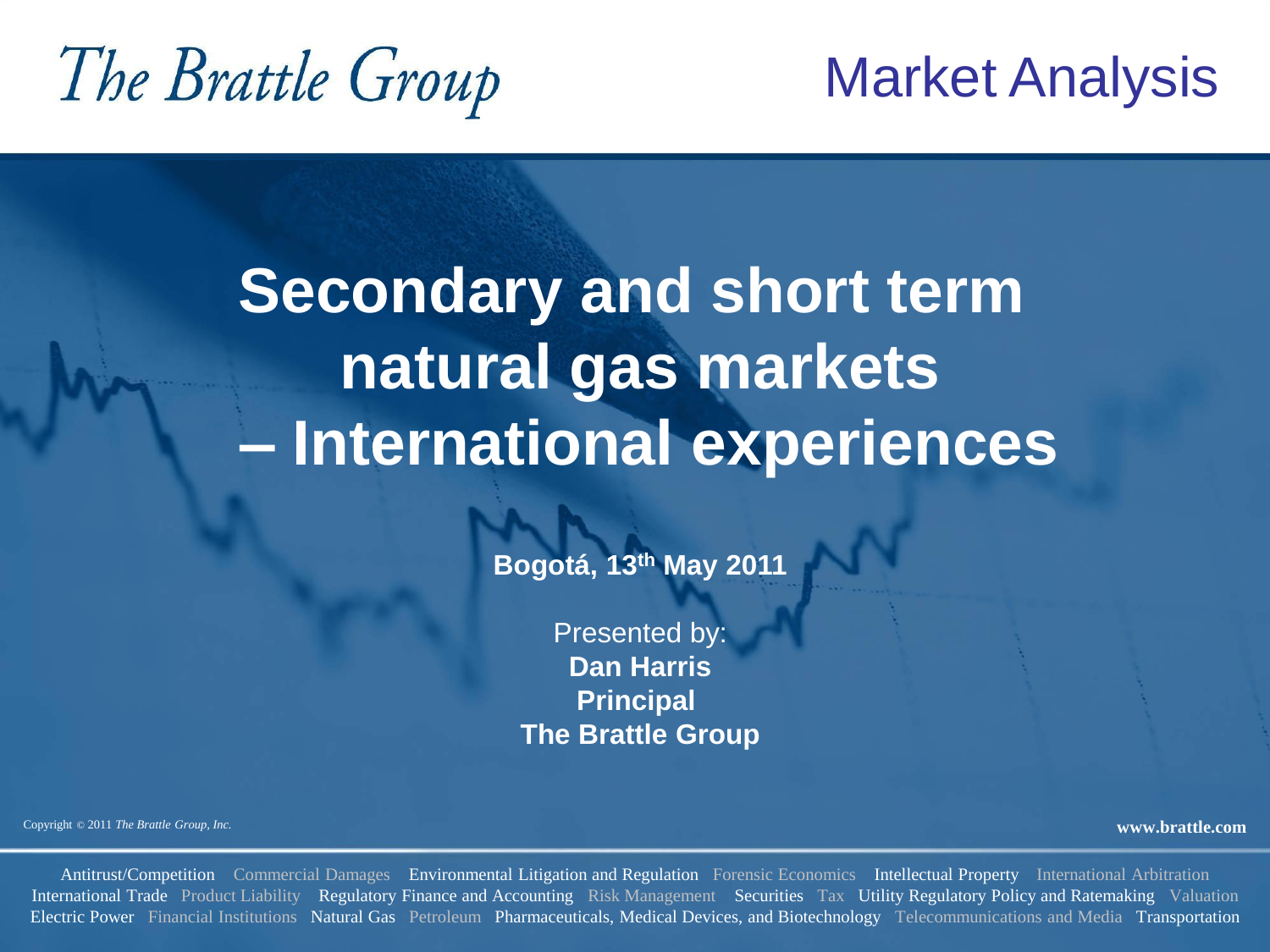- Scope of work for secondary markets workstream
- Commodity trading institutions and arrangements
- Roles and responsibilities
- Liquidity and capacity rights
- Issues in Colombia
- Conclusions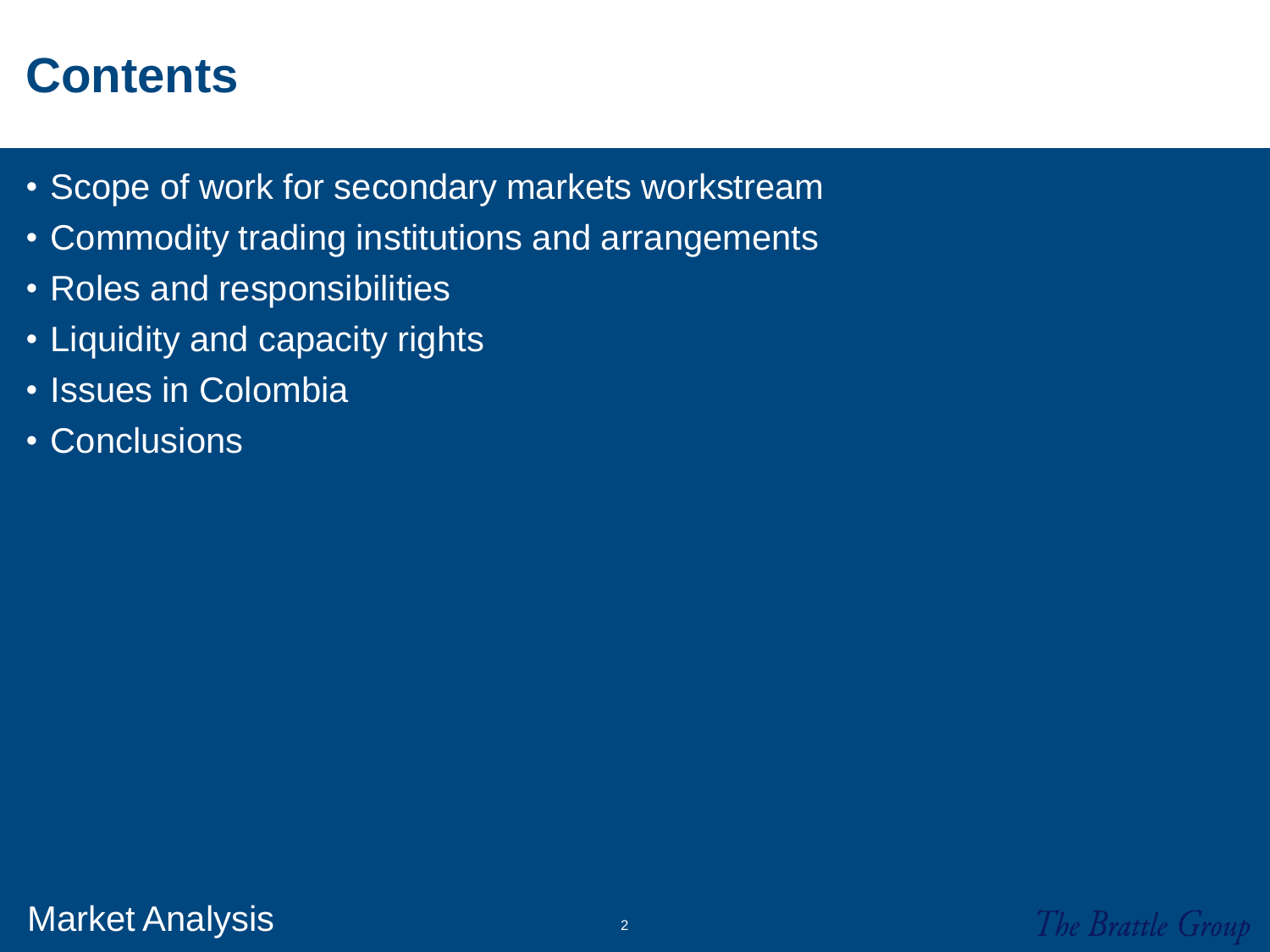#### **Work stream: Secondary and short term natural gas markets**

- The objective of this work stream is to design secondary and short-term natural gas markets for Colombia;
- The market design should:
	- ♦ Take into account lessons from international experience;
	- ♦ Account for the relevant specific features of the Colombian gas market;
	- ♦ Balance the costs of transition to new market arrangements against future benefits;
	- ♦ Describe the main institutions, roles, responsibilities and information flows on the proposed markets;
	- $\bullet$  Be compatible with the primary gas market auctions.
- *This presentation focuses on international experience in secondary gas market design*.

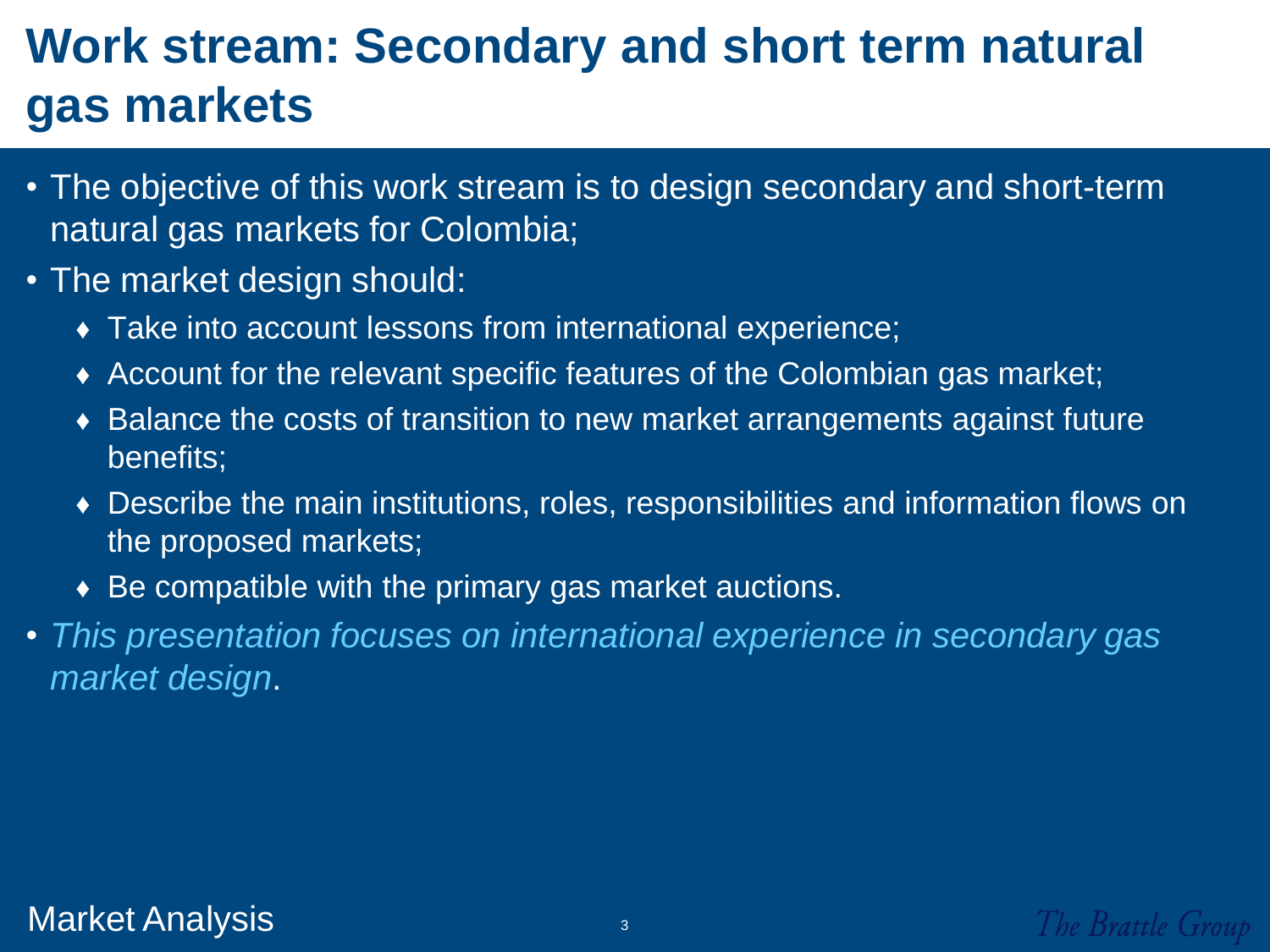- Scope of work for secondary markets workstream
- Commodity trading institutions and arrangements
- Roles and responsibilities
- Liquidity and capacity rights
- Issues in Colombia
- Conclusions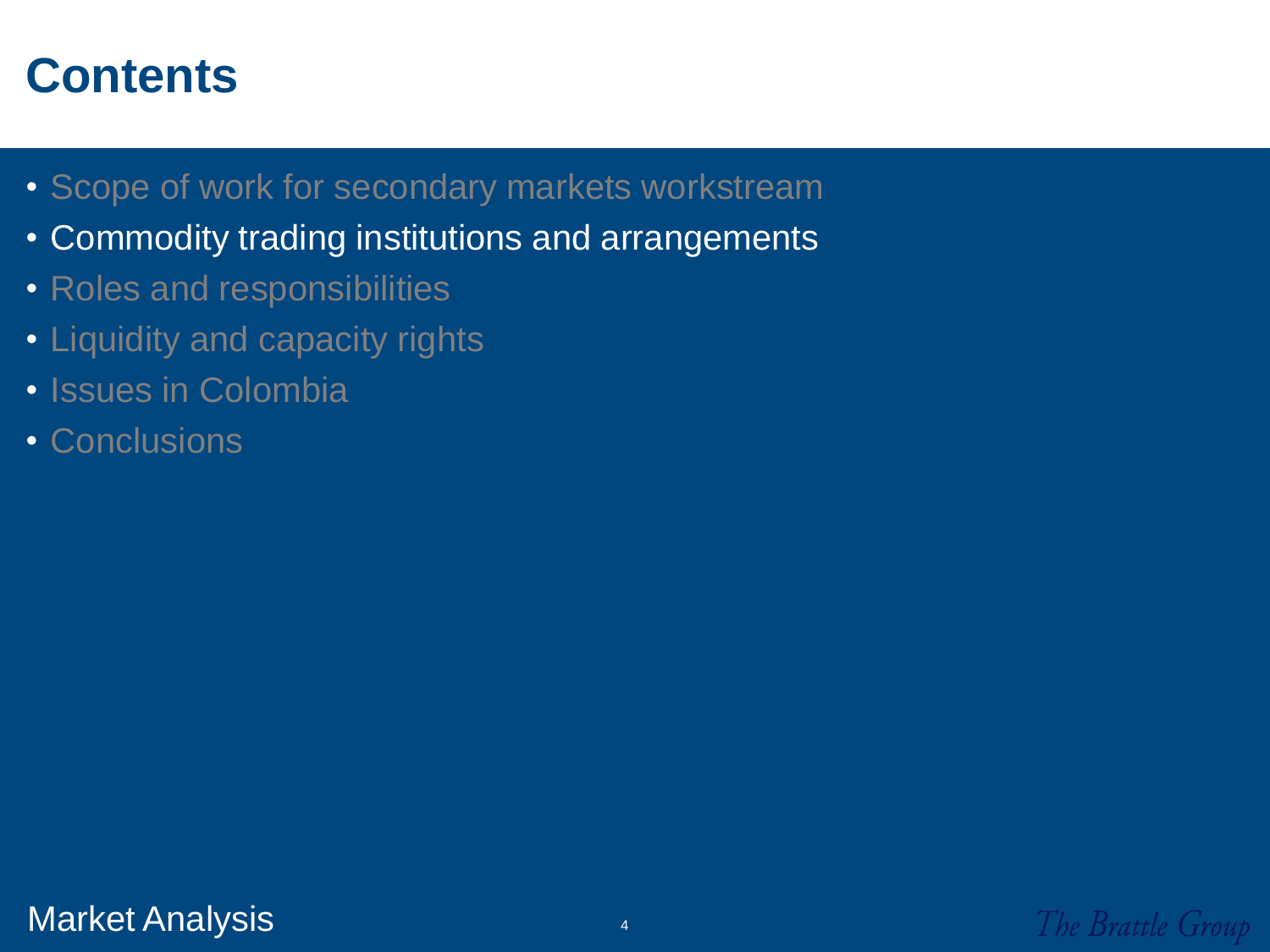#### **Commodity trading institutions and arrangements**

- *Bilateral trades*
	- ◆ Tailored trades;
	- ♦ All key terms (duration, delivery point, credit terms, default etc.) defined for each contract.
- *Over-the-counter (OTC) trading*
	- ♦ Bilateral trading of standardised contracts;
	- ♦ All terms except price, volume and delivery period are fixed;
	- ◆ Can be traded via an electronic platform/bulletin board.
- *Exchange based trading*
	- ♦ Trading of standardised products;
	- $\bullet$  The exchange is the counter party to all trades;
	- ♦ Trading is continuous (unlike electricity).
- Generally the arrangements for trading short-term and long term products are the same;
- Most trading in the EU is done OTC; US has more exchange-based trading, but OTC still dominates.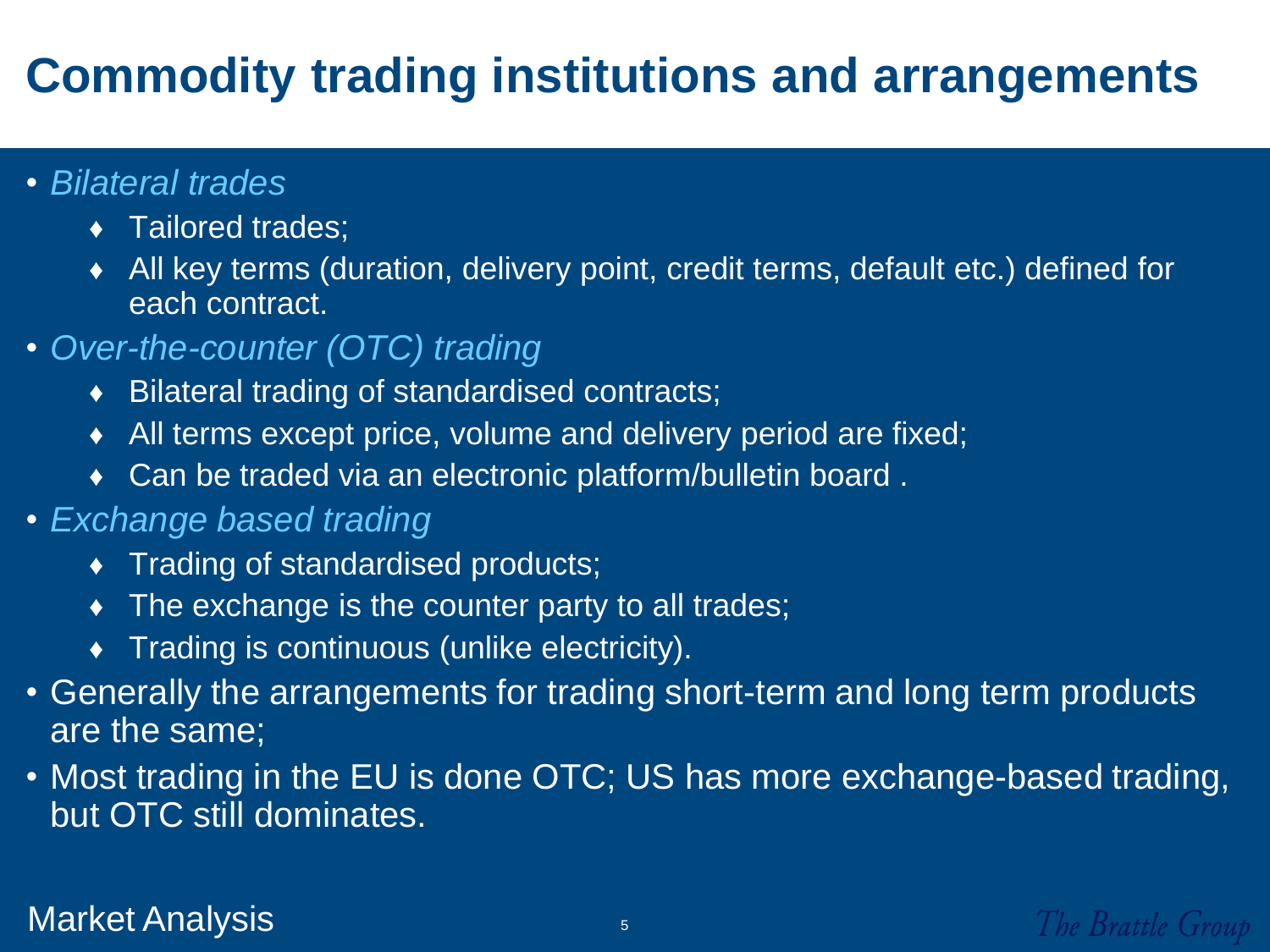## **OTC vs. Exchange trading (1)**

- *Advantages* of exchange-based trading are:
	- ♦ No credit concerns the exchange guarantees the delivery obligations, if one side defaults;
	- ♦ Trading is anonymous, which can have commercial advantages;
	- ♦ Allows traders to register once but can then trade with all counterparties.
- *Disadvantages* (perceived anyway)
	- ♦ Traders must post up collateral to guarantee their obligations
	- ♦ Reporting requirements are more burdensome
	- ♦ Exchange membership fees/cost of running the exchange

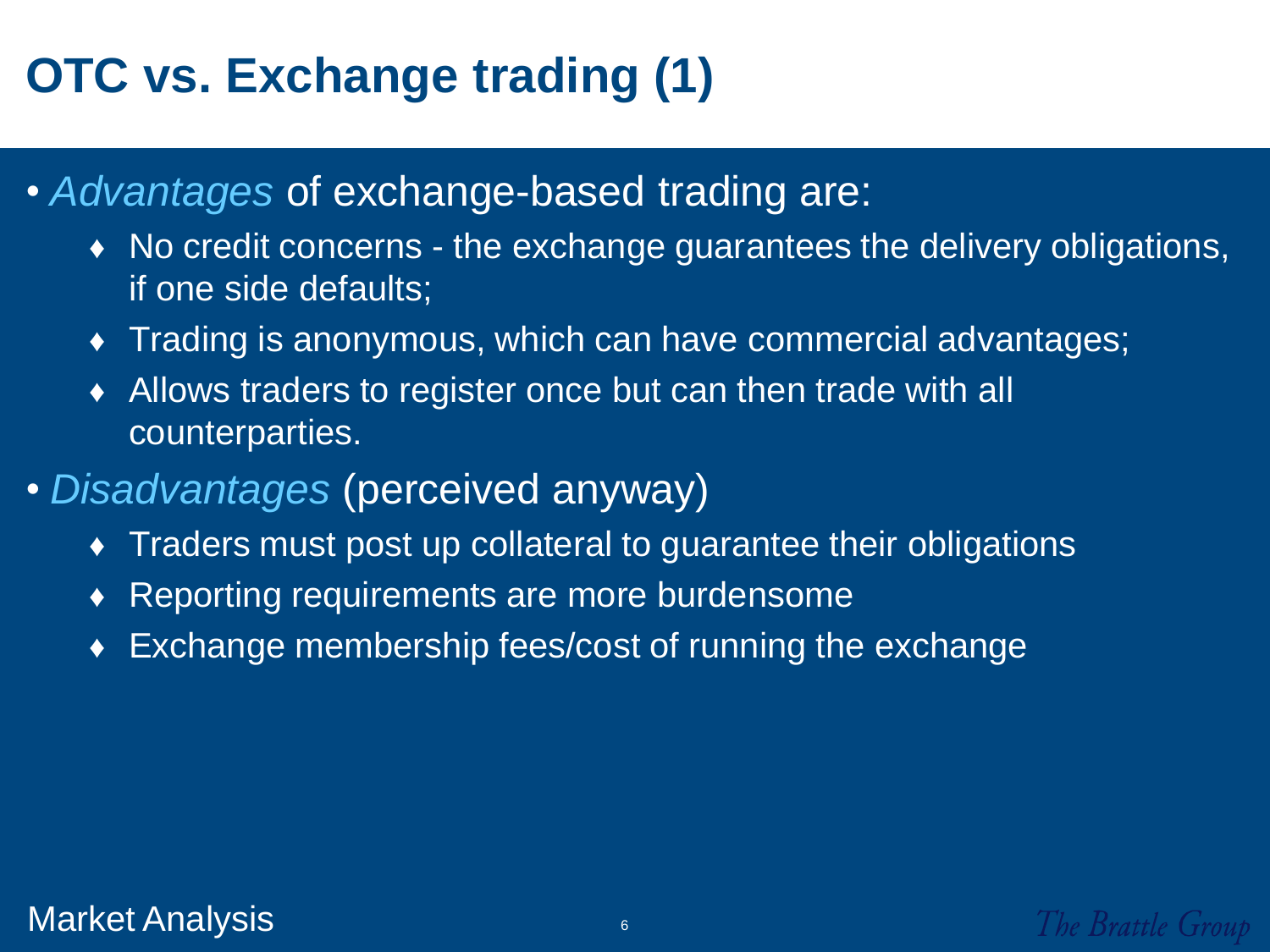#### **OTC vs. Exchange trading (2)**

- In the EU and US regulators have tried to push more energy trading onto exchanges;
	- ♦ Idea is that the clearing house removes the systematic risk of a "cascading failure";
	- This is one of the main points of the 'Dodd-Frank' US legislation.
- However, large energy firms who are trading to hedge their physical positions object, citing large collateral requirements
	- ♦ For example, a major EU utility claimed that Proposed EU legislation to regulate the OTC derivatives market could cost the energy sector "tens of billions" of Euros.
	- ♦ RWE estimates it could face costs of "between Eur1-4 billion (\$1.3-5.4 billion) associated with additional collateral margins and the related processing and documentation requirements".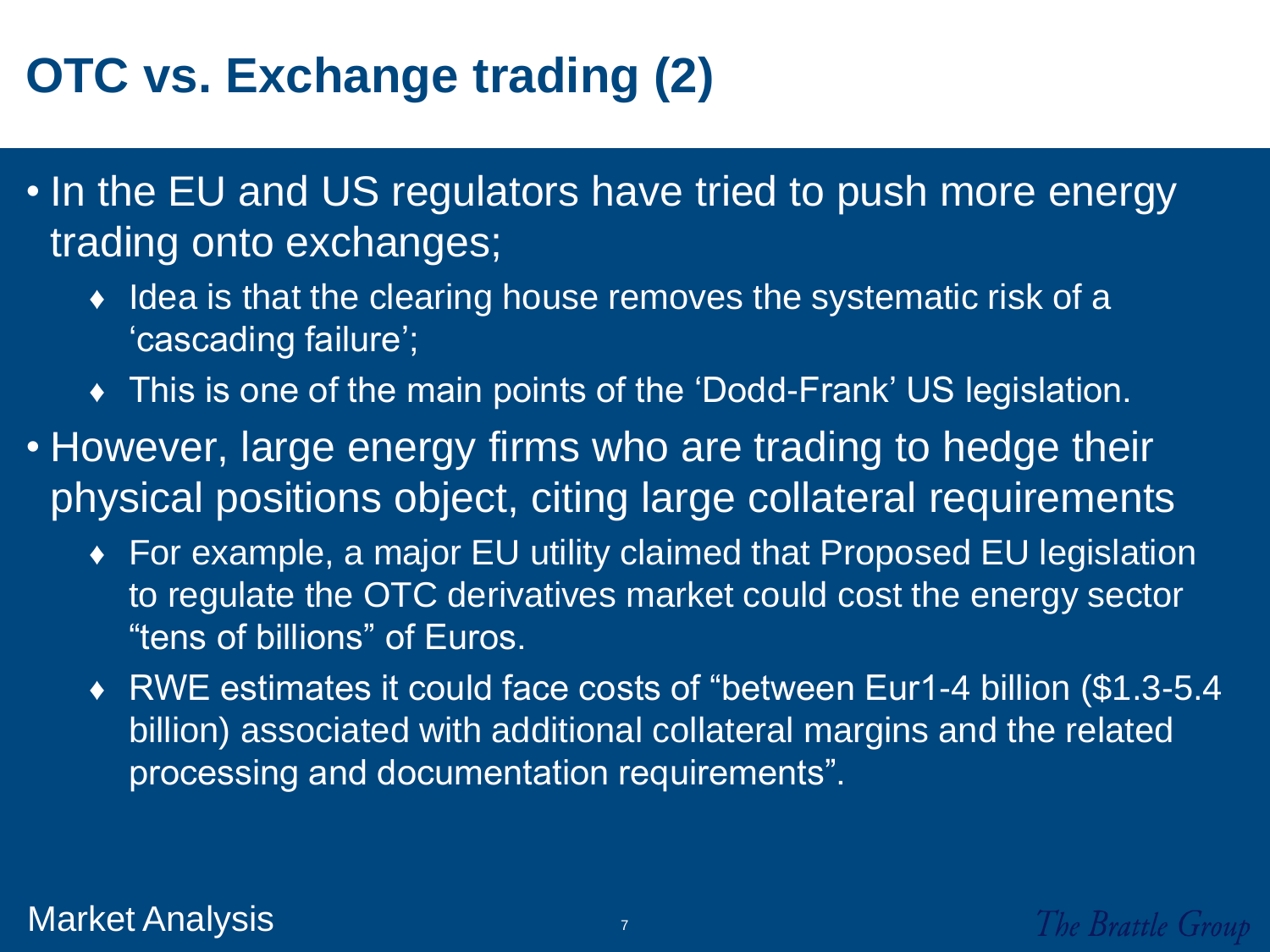#### **Contracts – duration and indexation**

- *GB* 
	- ♦ Some long-term (10 year) contracts, but indexed to the spot price.
	- ♦ Most trading OTC, using standardised contracts:
		- Week-ahead, month ahead, quarter, summer, winter, calendar year etc.
	- ♦ Some exchange trading, but volumes are still small.
- *Continental Europe*
	- ♦ More gas is sold on longer term (20-30 year) contracts, indexed to oil products.
	- ♦ OTC trading of standardised products has grown at key hubs
		- The Dutch and German hubs have the highest volumes and are most liquid.
- *US*
	- ♦ Even "long-term" contracts are at most about one year
	- ♦ Nearly all indexed to spot prices;
	- ◆ Each month traded as a separate product;

Market Analysis **888 and 75 and 76**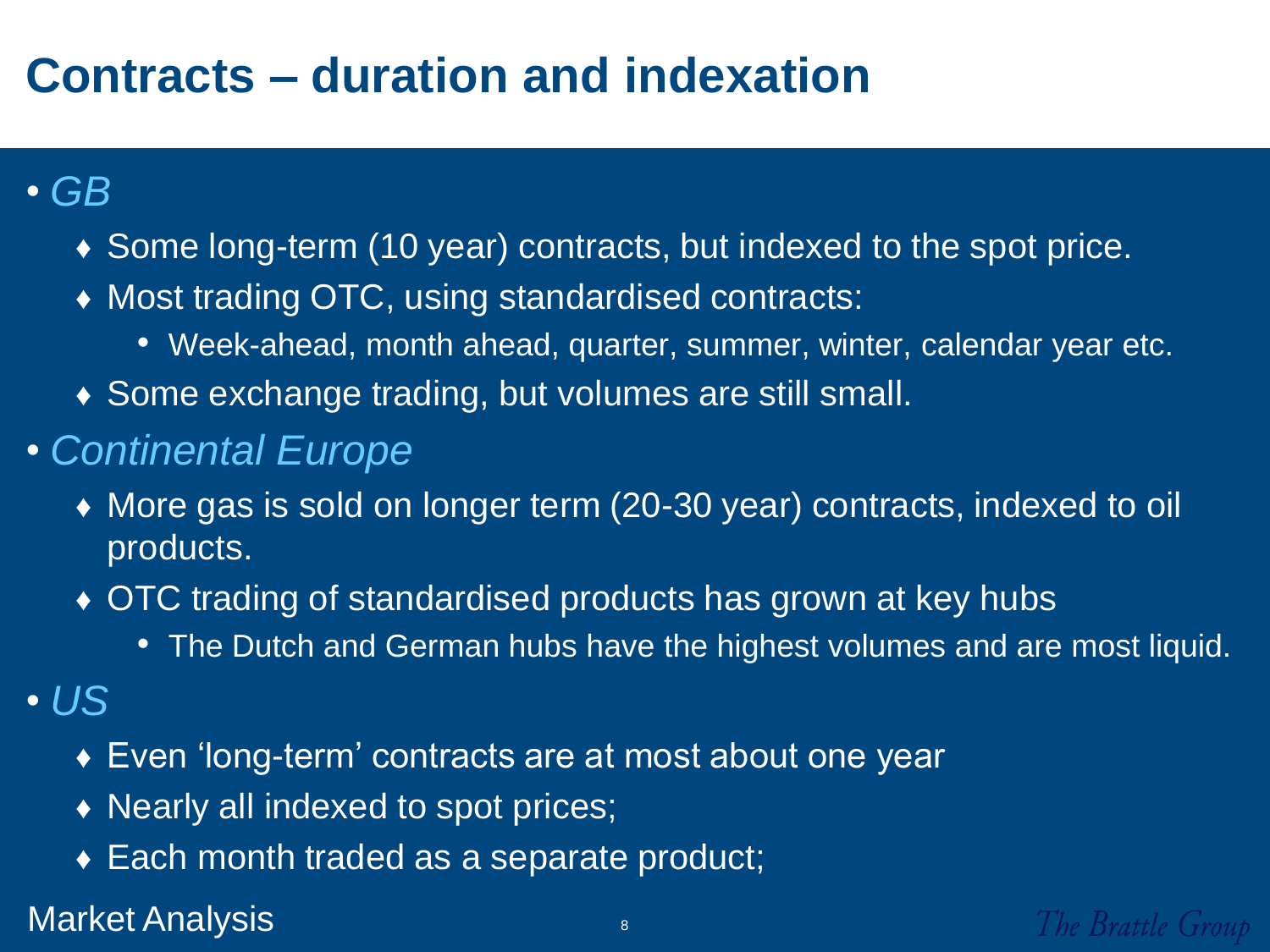- Scope of work for secondary markets workstream
- Commodity trading institutions and arrangements
- Roles and responsibilities
- Liquidity and capacity rights
- Issues in Colombia
- Conclusions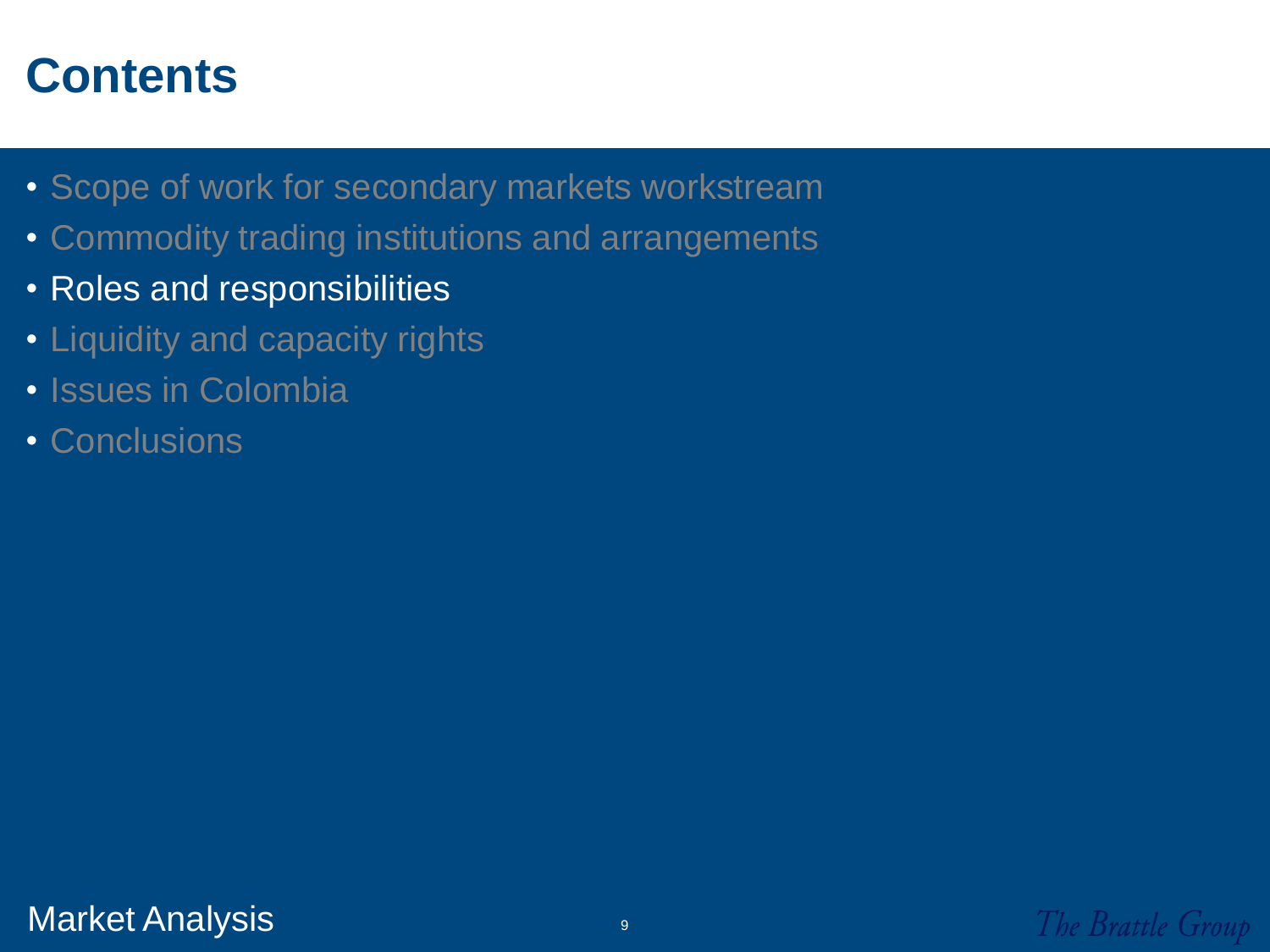## **Typical roles and responsibilities**

- The *Transmission System Operator* (TSO) is typically both the owner of the transmission network (the TO) and the system operator (the SO).
	- ♦ Responsible for balancing the system; delivering the gas;
	- ♦ Keeping track of trades and who owns how much gas;
	- ◆ Sells primary transport capacity
	- ♦ Monitoring ownership of transport rights and trades;
- *Market Operator* (MO)
	- ♦ Usually responsible for operating the exchange
- Specific roles and responsibilities vary according to specifics;
	- ♦ Germany has a market areas with multiple Transmission Owners and a single System Operator;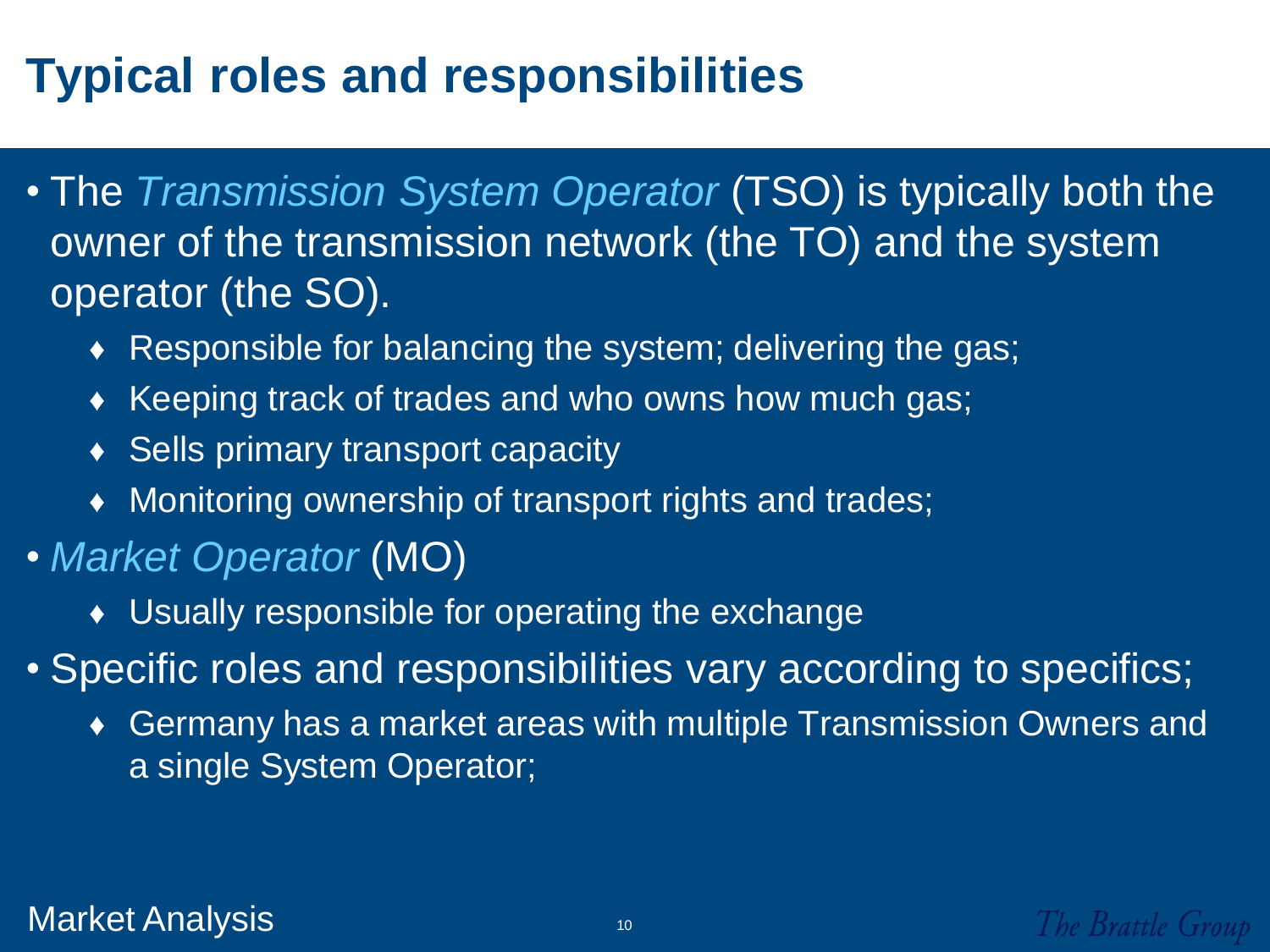#### **Requirements for the MO and the SO**

- Usual for there to be restrictions on the relationship between the TSO/SO MO and traders/shippers.
	- ♦ Separating transmission role from trading/supply has been a major focus in the EU.
- *Should not be cross-ownership between the shippers and the MO/TSO*.
- "MO should have:
	- ♦ financial resources;
	- ♦ skilled and experienced personnel, and
	- ♦ systems;
- Adequate to ensure that the market is conducted in an orderly and proper manner according to clear and fair rules."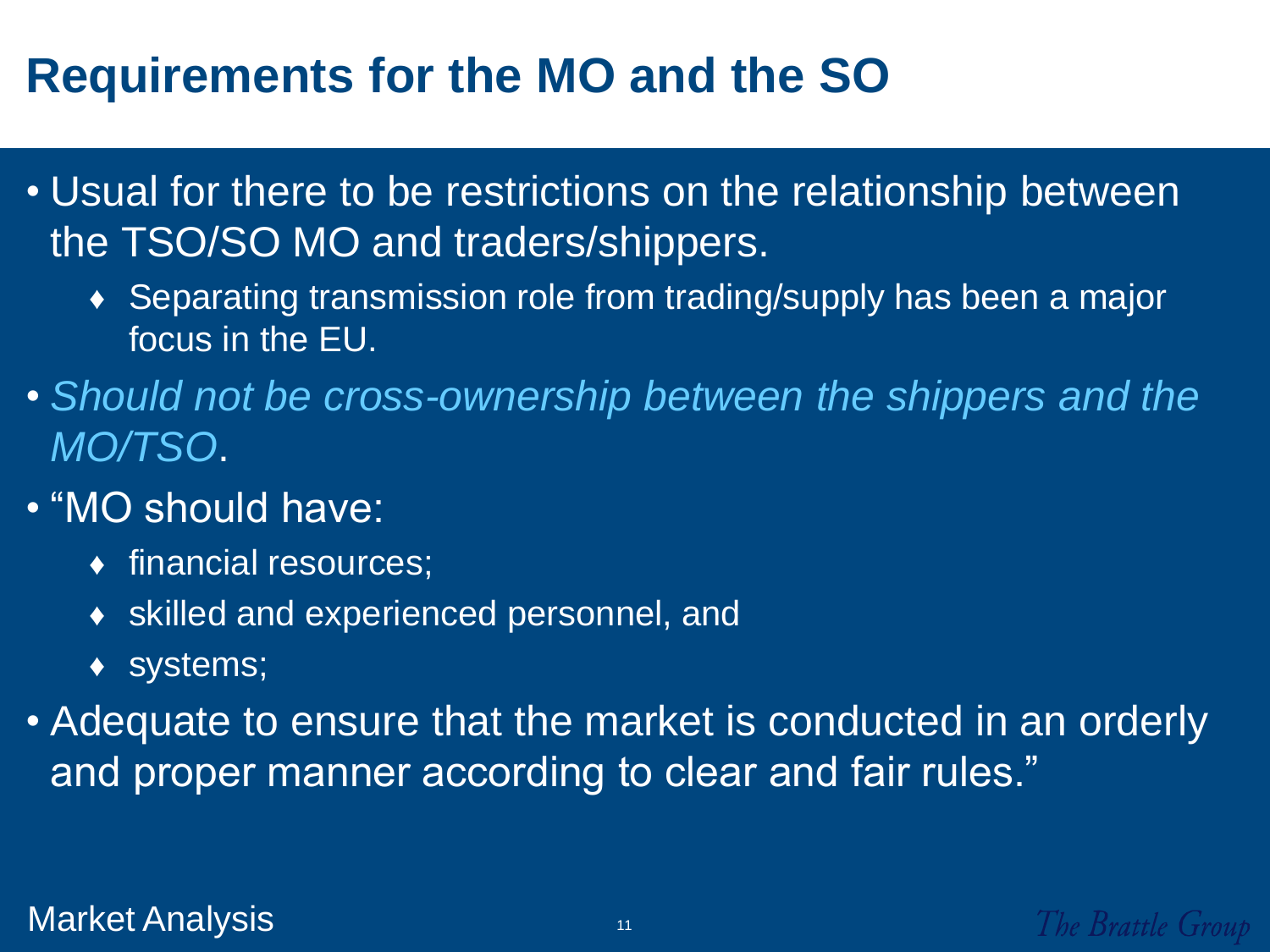#### **Gas balancing markets**

- EU is the most relevant example balancing period is similar to Colombia;
- EU balancing markets are changing:

TSO performs balancing and applies penal charges



#### *Old system New system New system*

Market-based system in which imbalances are resolved largely through trading

#### • But arrangements differ between countries:

- ♦ No separate balancing market in the UK.
	- Balancing trades combined with commercial trades;
- ♦ Netherlands has a separate balancing market
	- Remains to be seen how well this works.

Market Analysis 1212 and 1212 and 1212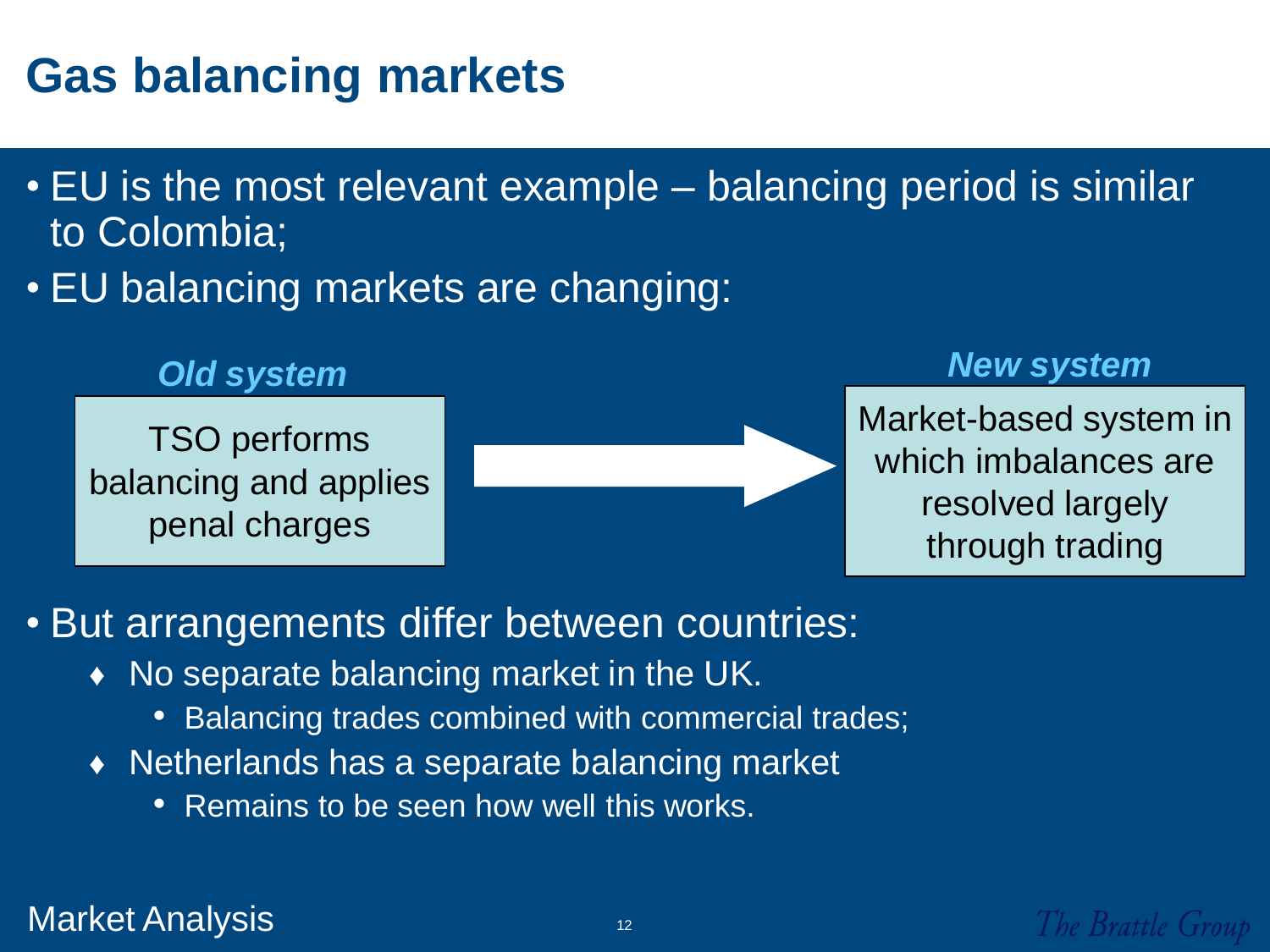## **Information provision - prices**

- *It is not required to have an exchange to have access to pricing information.*
- Prices in the EU and the US are assessed and published by trade publications.
	- ♦ In the EU a sample of traders is taken by telephone.
	- ♦ In the US reporting is more formal and automated.
- Publications report results for OTC trading.
- While there are exchange prices available, many longer term products are not traded on the exchange, and liquidity is lower.

| Platts UK Market Assessments, May 9, 2011                                                       |                 |                      |                 |                   |
|-------------------------------------------------------------------------------------------------|-----------------|----------------------|-----------------|-------------------|
| <b>UK NBP Market</b>                                                                            | $p$ /th         | change D-1<br>(p/th) | \$/MMBtu        | Eur/MWh           |
| <b>Within-Day</b>                                                                               | 55.65 - 55.85   | 2.60                 | $9.14 - 9.17$   | $21.51 - 21.59$   |
| DA Midday                                                                                       | 56.10 - 56.30   | 2.70                 | $9.21 - 9.24$   | 21.68 - 21.76     |
| Day-Ahead                                                                                       | 55.65 - 55.85   | 3.05                 | $9.14 - 9.17$   | 21.51 - 21.59     |
| Weekend                                                                                         | 55.70 - 55.90   | 3.30                 | $9.15 - 9.18$   | 21.53 - 21.61     |
| Working week+1                                                                                  | 56.40 - 56.60   | 3.75                 | $9.26 - 9.29$   | 21.80 - 21.88     |
| <b>Bal Month May</b>                                                                            | 56.00 - 56.20   | 2.35                 | $9.20 - 9.23$   | 21.65 - 21.72     |
| June                                                                                            | 56.75 - 56.95   | 1.15                 | $9.32 - 9.35$   | 21.93 - 22.01     |
| <b>July</b>                                                                                     | 57.00 - 57.20   | 0.80                 | $9.36 - 9.39$   | 22.03 - 22.11     |
| August                                                                                          | 59.00 - 59.20   | 1.10                 | $9.69 - 9.72$   | 22.80 - 22.88     |
| September                                                                                       | 58.80 - 59.00   | 0.55                 | $9.66 - 9.69$   | 22.73 - 22.80     |
| 03 2011                                                                                         | 58.25 - 58.45   | 0.80                 | $9.56 - 9.60$   | 22.51 - 22.59     |
| 04 2011                                                                                         | 67.00 - 67.20   | 0.20                 | 11.00 - 11.03   | 25.90 - 25.97     |
| 01 2012                                                                                         | 71.00 - 71.20   | 0.20                 | 11.66 - 11.69   | 27.44 - 27.52     |
| 02 2012                                                                                         | 63.20 - 63.40   | $-0.10$              | $10.38 - 10.41$ | 24.43 - 24.51     |
| Winter 11                                                                                       | 69.00 - 69.20   | 0.20                 | 11.33 - 11.36   | 26.67 - 26.75     |
| Summer 12                                                                                       | 63.10 - 63.30   | $-0.10$              | $10.36 - 10.39$ | 24.39 - 24.47     |
| Winter 12                                                                                       | 70.20 - 70.40   | 0.00                 | $11.53 - 11.56$ | 27.13 - 27.21     |
| Summer 13                                                                                       | 64.80 - 65.10   | $-0.05$              | $10.64 - 10.69$ | 25.05 - 25.16     |
| Winter 13                                                                                       | 72.80 - 73.00   | 0.30                 | 11.95 - 11.99   | 28.14 - 28.22     |
| Summer 14                                                                                       | 66.50 - 66.70   | $-0.10$              | $10.92 - 10.95$ | 25.70 - 25.78     |
| Oct 2011 1 yr                                                                                   | $66.05 - 66.25$ | 0.05                 | $10.85 - 10.88$ | 25.53 - 25.61     |
| <b>NBP Indices</b>                                                                              |                 |                      |                 |                   |
|                                                                                                 |                 | $p$ /th              | Eur/MWh         | <b>Change D-1</b> |
| Platts D/A NBP index                                                                            |                 | 55.75                | 21.55           | $+3.05$           |
| Platts M/A NBP Index                                                                            |                 | 56.85                | 21.97           | $+1.15$           |
| Indox definitions are published in the Dlotte methodology quide quailable on the Dlotte website |                 |                      |                 |                   |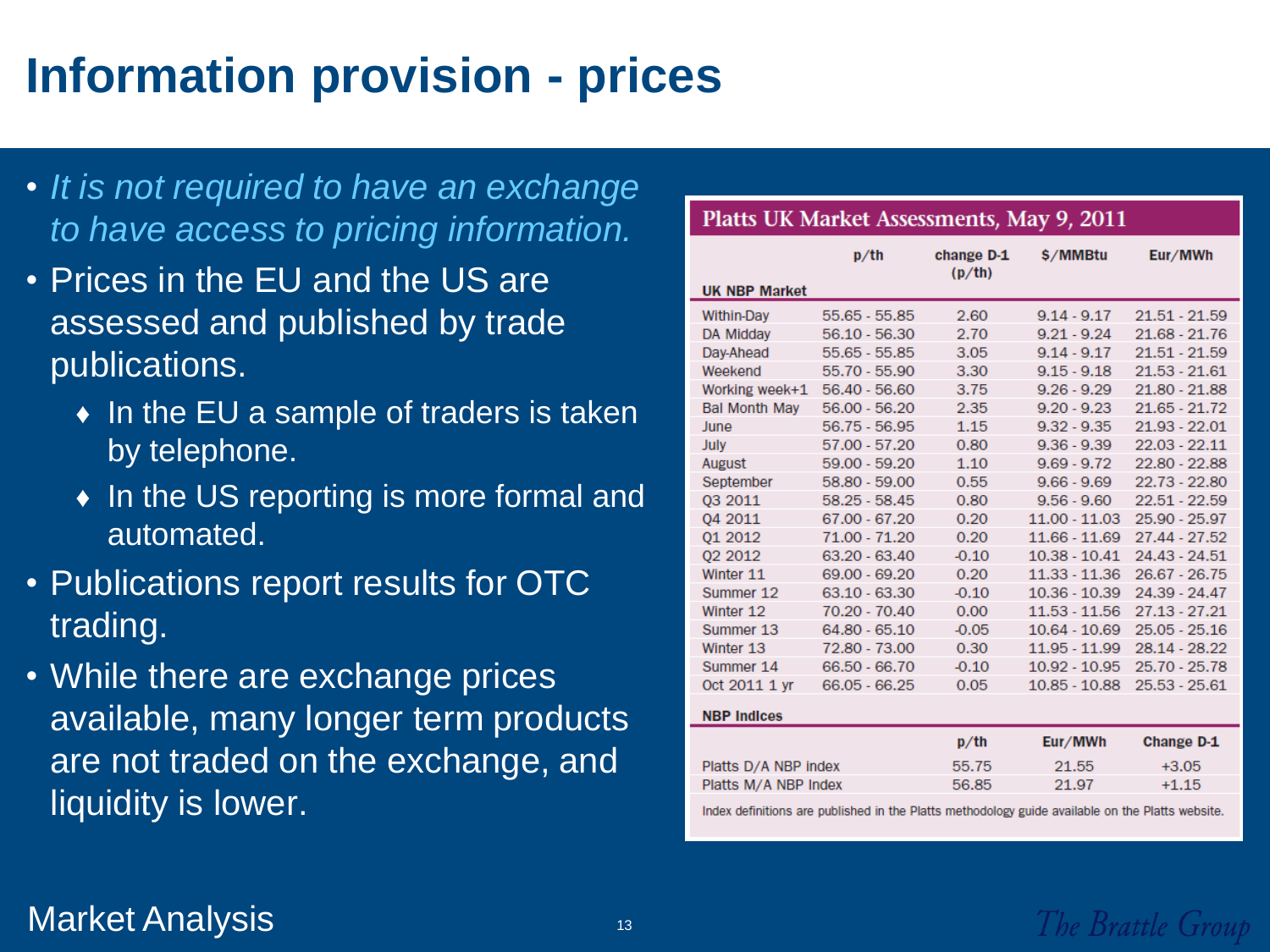## **Information provision – capacity**

- EU law describes a very prescriptive set of information that TSOs must publish:
	- $\bullet$  the maximum technical capacity for flows in both directions;
	- $\bullet$  the total contracted and interruptible capacity;
	- $\bullet$  the available capacity;
	- ♦ available capacities for a period of at least 18 months ahead;
	- ♦ daily updates of availability of short-term services (day-ahead and week-ahead);
	- ♦ historical maximum and minimum monthly capacity utilisation rates and annual average flows;
- Similar requirements in the US.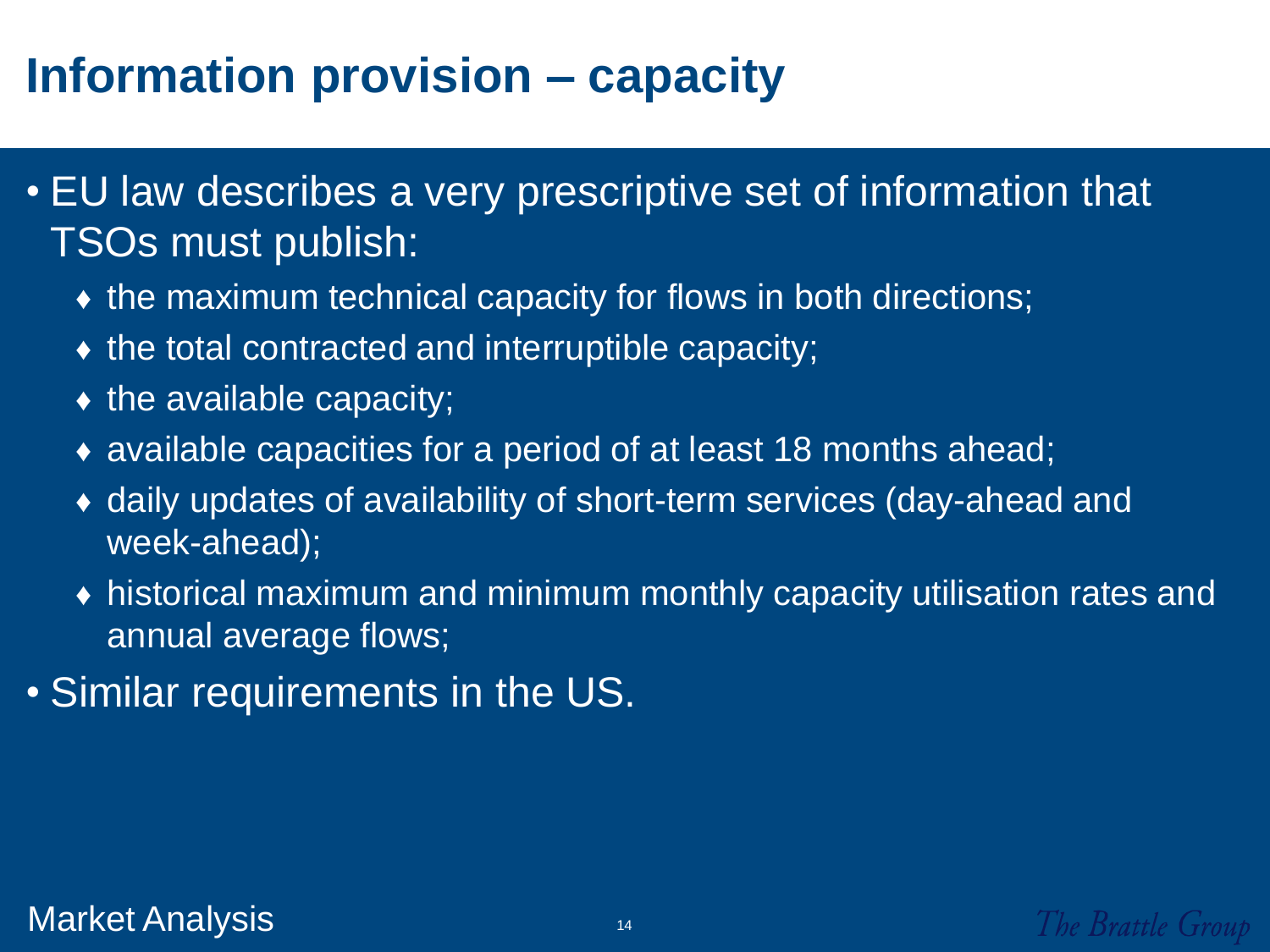- Scope of work for secondary markets workstream
- Commodity trading institutions and arrangements
- Roles and responsibilities
- Liquidity and capacity rights
- Issues in Colombia
- Conclusions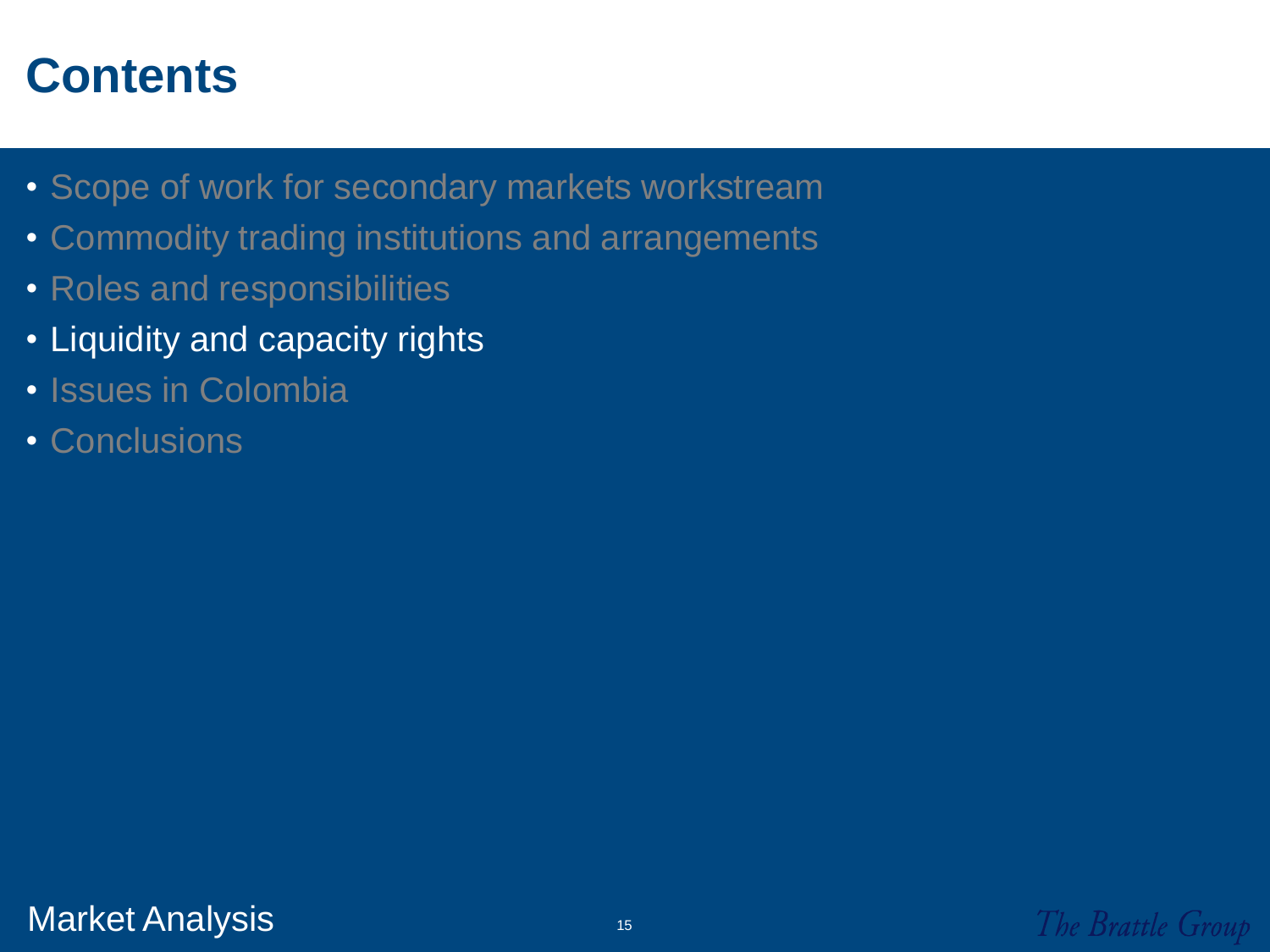## **Liquidity**

- *Liquidity is the 'holy grail' of all markets*
	- ♦ But it seems particularly hard to achieve in gas markets.
	- ♦ Truly liquid gas markets are currently rare outside the US, GB and Canada.
- What does liquidity mean?
	- ♦ Prices at any time represent the fundamentals of supply and demand.
	- ♦ A trade by a single party will generally not "move" the market. There are always willing buyers and willing sellers at a price close to the price of the previous executed trade.
- A common measure of liquidity is the "churn ratio"
	- ♦ The number of times a molecule of gas is traded before delivery;
	- ♦ For a market to be effectively liquid, churn rate should be 10-15.
	- ♦ Churn rate at Henry Hub in the US is around 300.

#### Market Analysis **1616** and 1616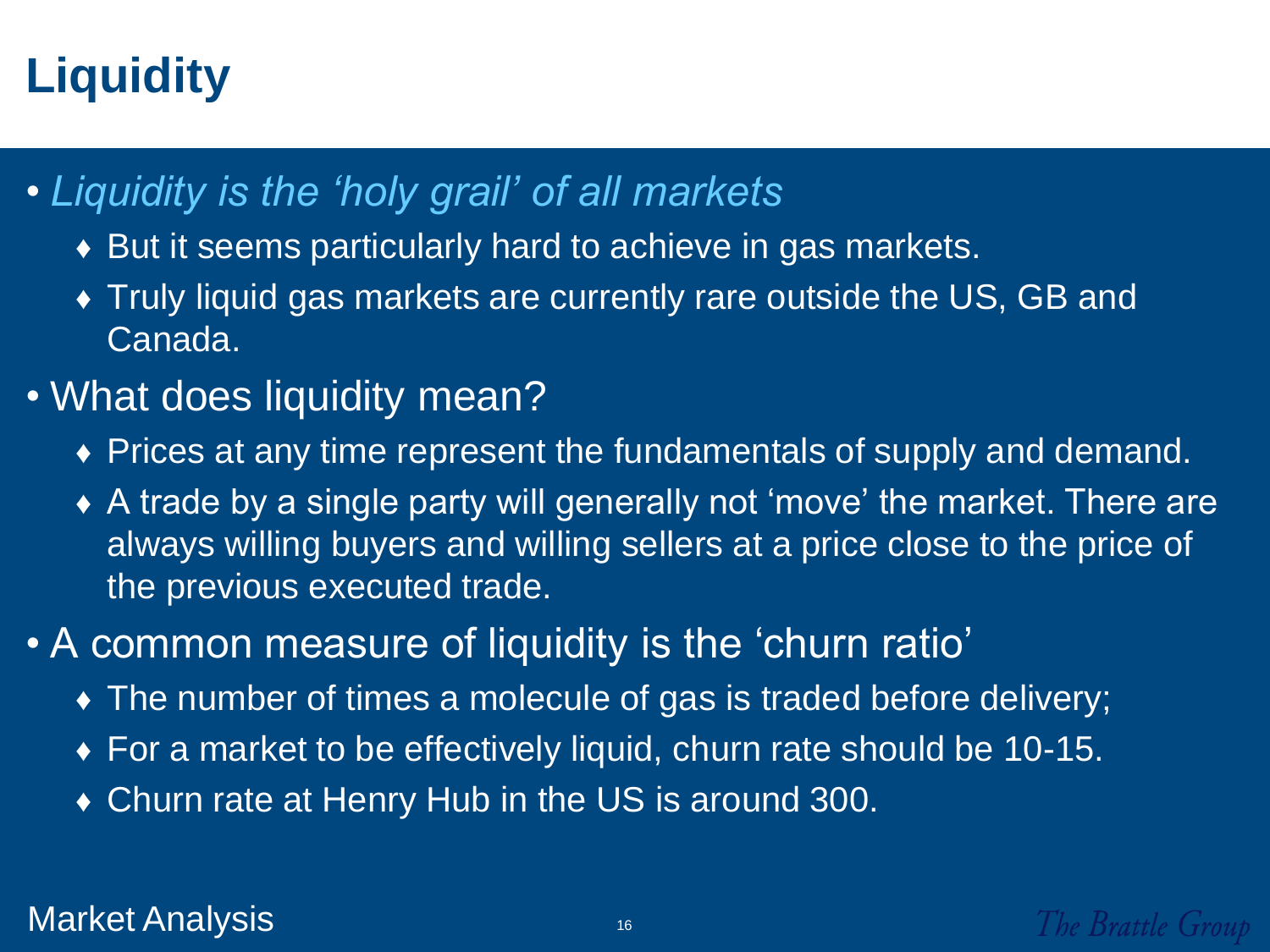#### **Link between capacity and commodity trading**

- To execute a gas trade, the seller must have gas transport capacity rights to the point of sale, and the buyer must have gas transport capacity rights away from the point of sale.
- This is the key link between trading of the gas commodity and the definition and trade of gas transport capacity rights.
- The choice of capacity rights will affect the market design
- Around the world broadly speaking two systems of gas capacity rights have been defined:
	- ♦ Point-to-point capacity rights.
	- ♦ An entry-exit system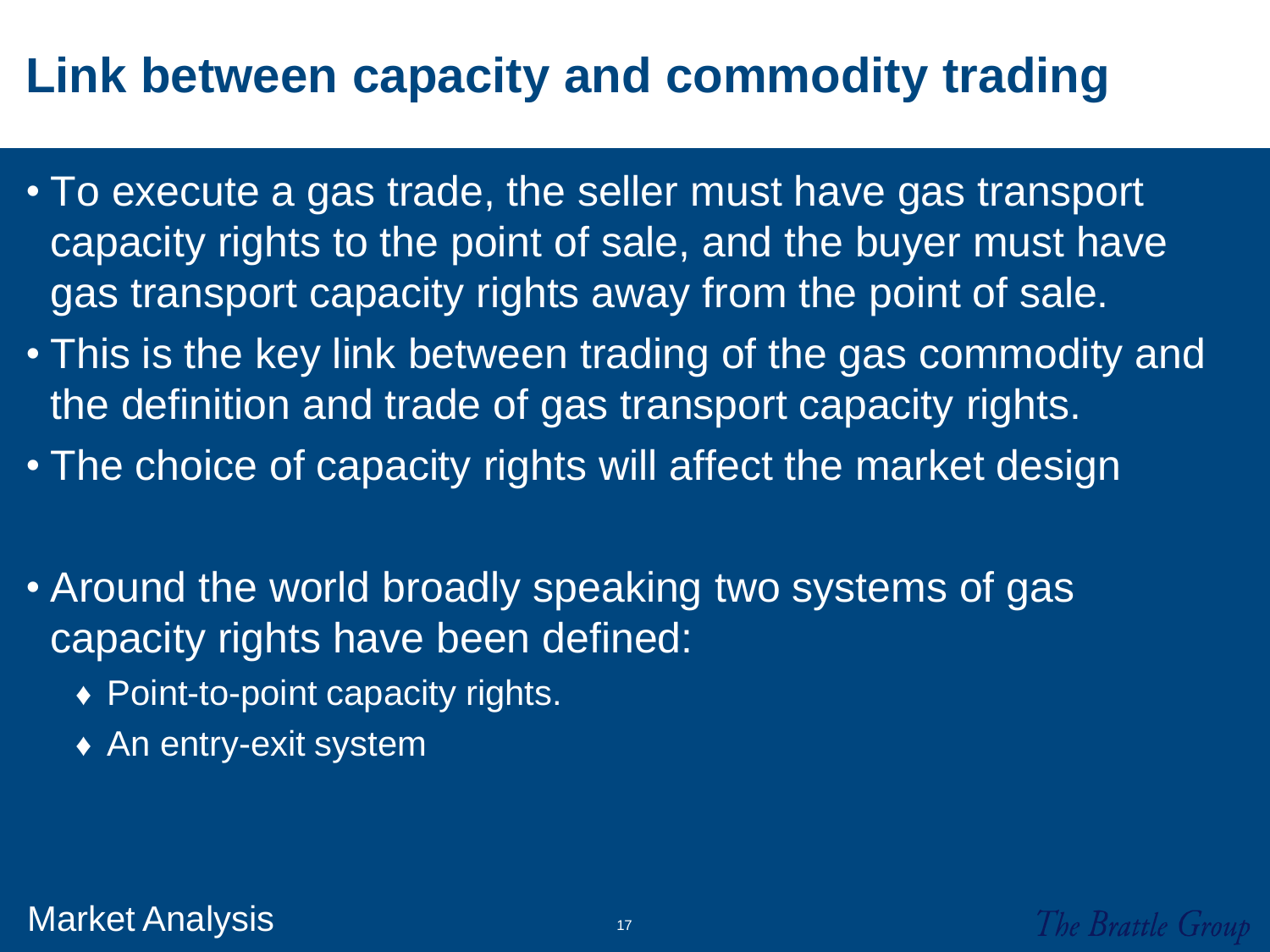## **Point-to-point (P2P) capacity systems**

- Used in the U.S., Colombia, in the EU during 2000s.
- *Advantages*
	- $\bullet$  Easy for the pipeline to manage clear where gas will flow;
- Disadvantages
	- ♦ Trades must take place at a defined physical location traders must have capacity to and from that location;
	- ♦ If gas is traded at multiple locations, parties need to simultaneously buy and sell transport capacity;
	- ♦ This is of course possible, but raises transactions costs;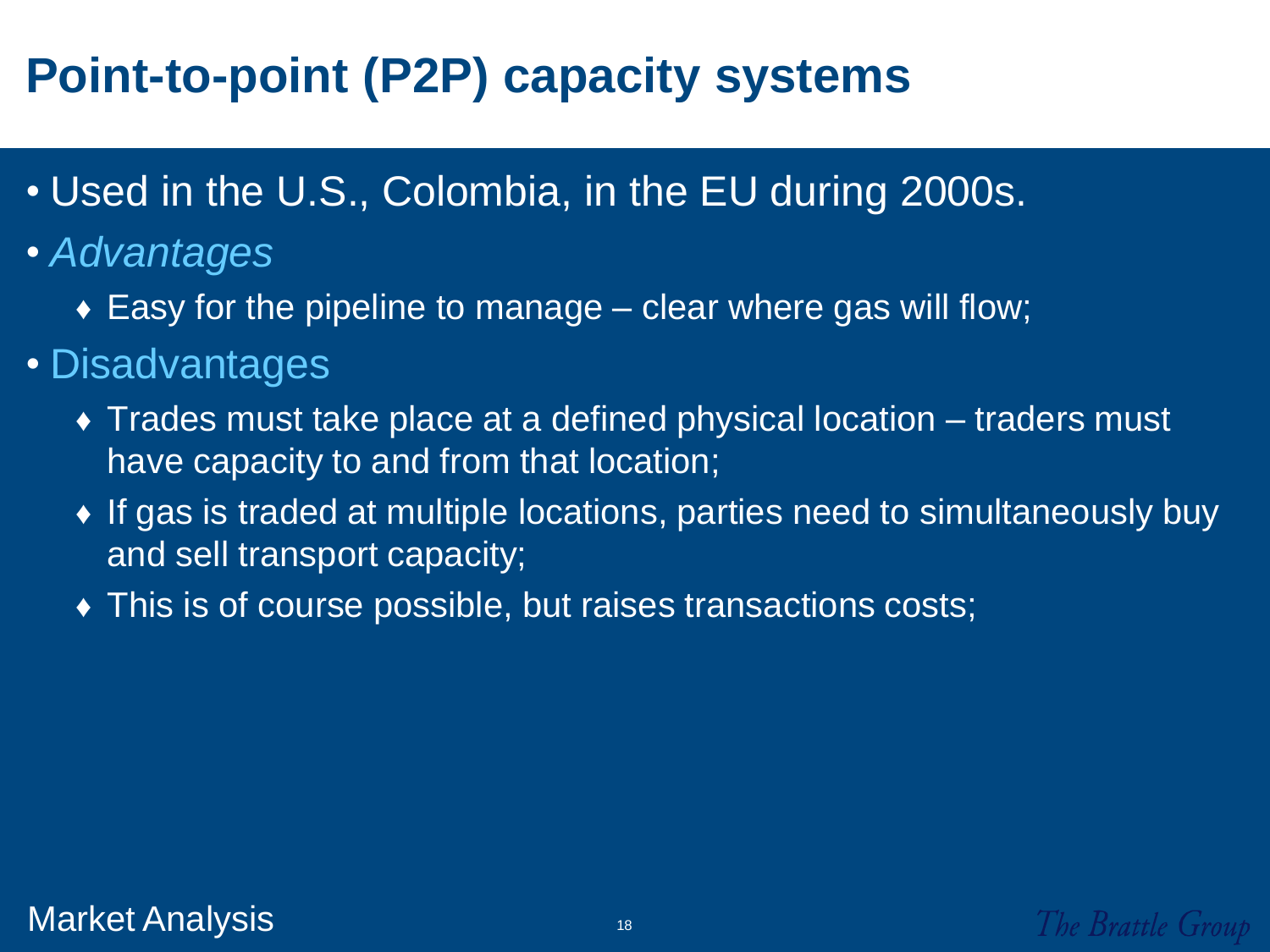#### **Entry-Exit systems**

- Shippers buy entry capacity and exit capacity separately.
- This creates a Virtual Trading Point 'inside' the gas system.
	- ♦ Entry-exit is now mandatory in the EU.
- *Advantages* 
	- ♦ Parties can trade gas without the need to buy or sell transport capacity;
	- ♦ This has proven to greatly increase liquidity;
- *Disadvantages* 
	- ♦ Harder for the system operator to know where gas will be flowing
	- $\bullet$  This can reduce available firm capacity
	- ♦ Transport charges can be less cost reflective, depending on the system.
- In practice many operational problems that were foreseen with EE did not materialise.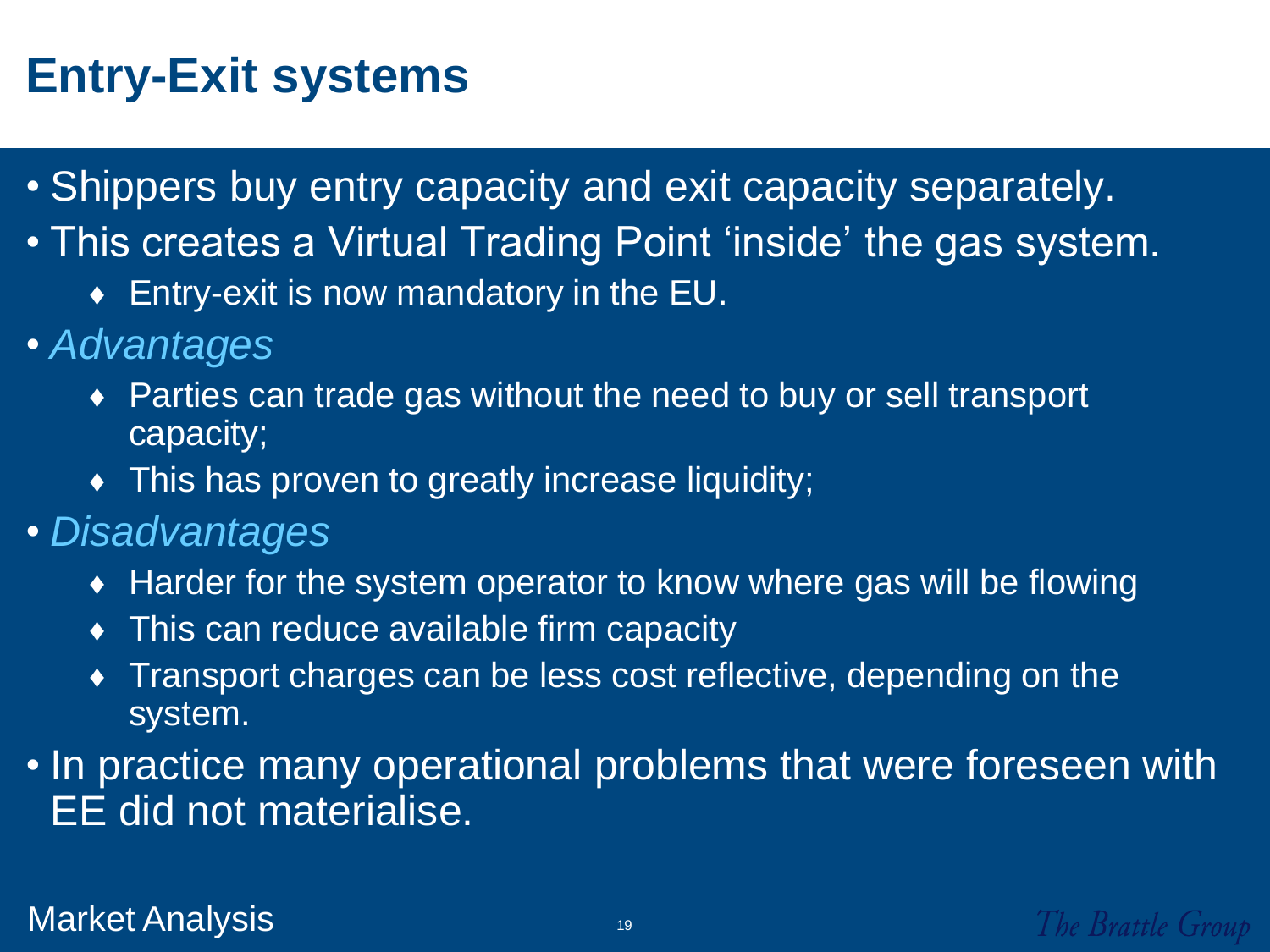#### **Which system is 'best'?**

- Trade-off between
	- Cost reflectivity and efficient use of the pipeline system;
	- ♦ More liquid trading;
- Solution depends largely on the pipeline system and the distribution of supply and demand.
- A successful physical trading hub (which would combine with P2P capacity) needs:
	- ♦ A large volume of physical gas to flow through it, with demand downstream;
	- ♦ A liquid market in transport capacity.
- The EU recognised the risk of losing some firm capacity with EE, but thought the gain for liquidity was worth it.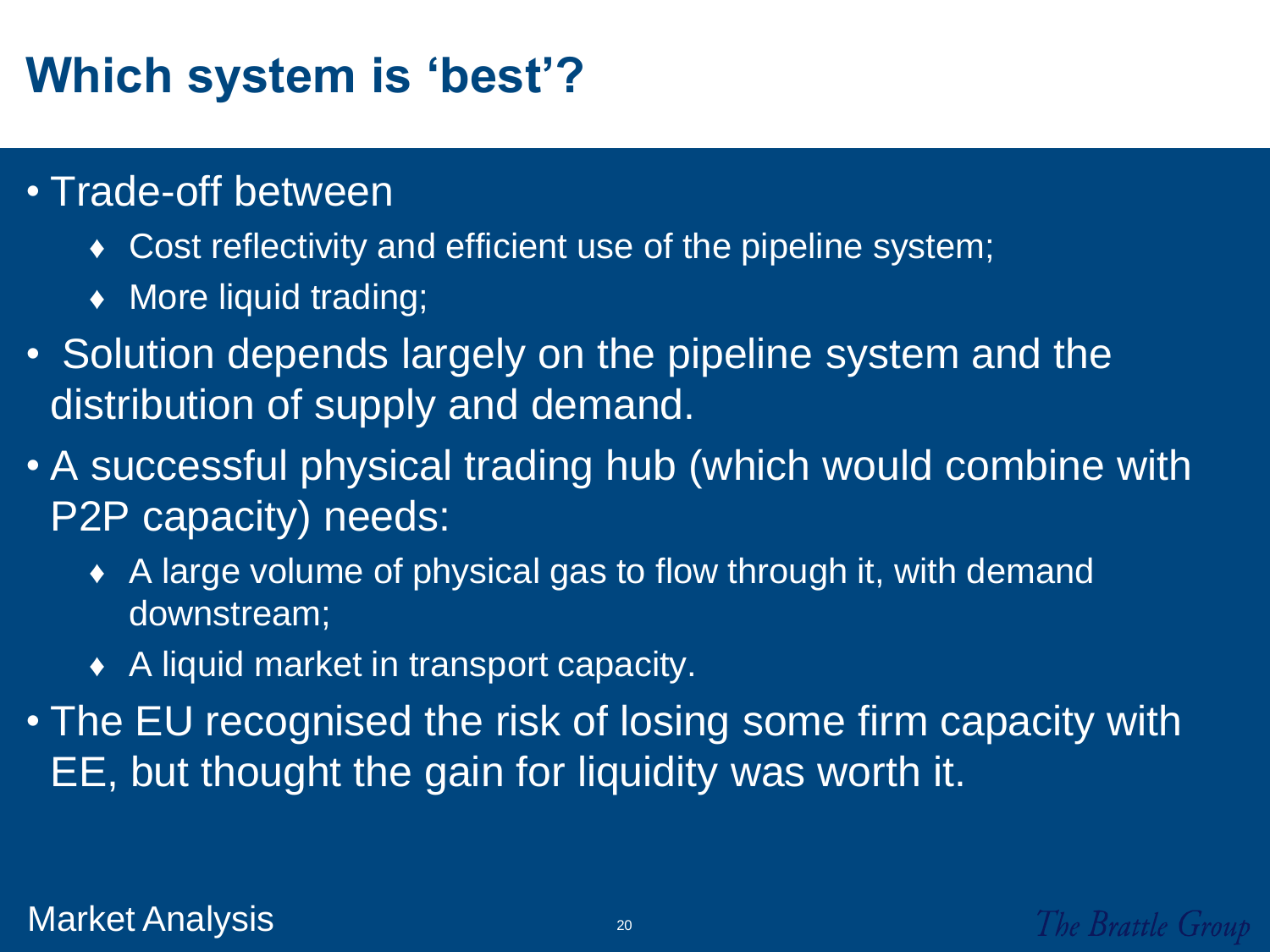#### **What have other policy makers done to try and promote liquidity?**

- Ensuring non-discriminatory *third-party access to the transport system*;
	- ♦ Entry-exit in the EU was explicitly aimed at increasing liquidity;
- *Gas release*: force the incumbent to re-sell gas to new market entrants
	- ♦ Typical way of dealing with foreclosure of the markets, where the incumbent has 'bought all of the gas';
- *Market Maker role*: a market player (not always the incumbent) simultaneously offers to buy and sell a volume of gas in the market;
	- ♦ Ensures that there is always a counter-party willing to trade;
	- ♦ If the market maker is dominant, then the regulator can fix the maximum difference between the offers to buy and sell ("bid-offer spread").
- Forced sales of Royalty Gas onto a trading platform.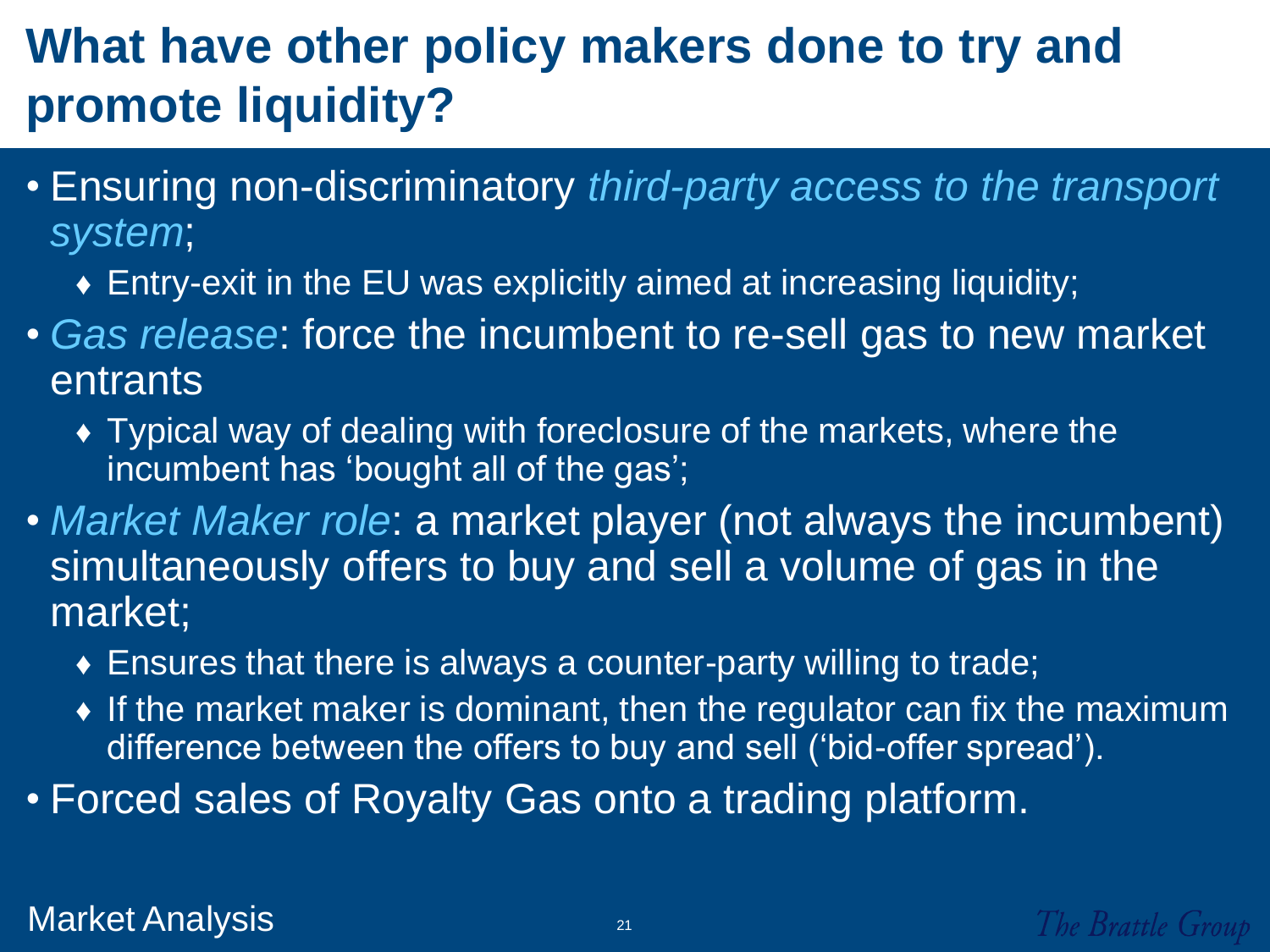- Scope of work for secondary markets workstream
- Commodity trading institutions and arrangements
- Roles and responsibilities
- Liquidity and capacity rights
- Issues in Colombia
- Conclusions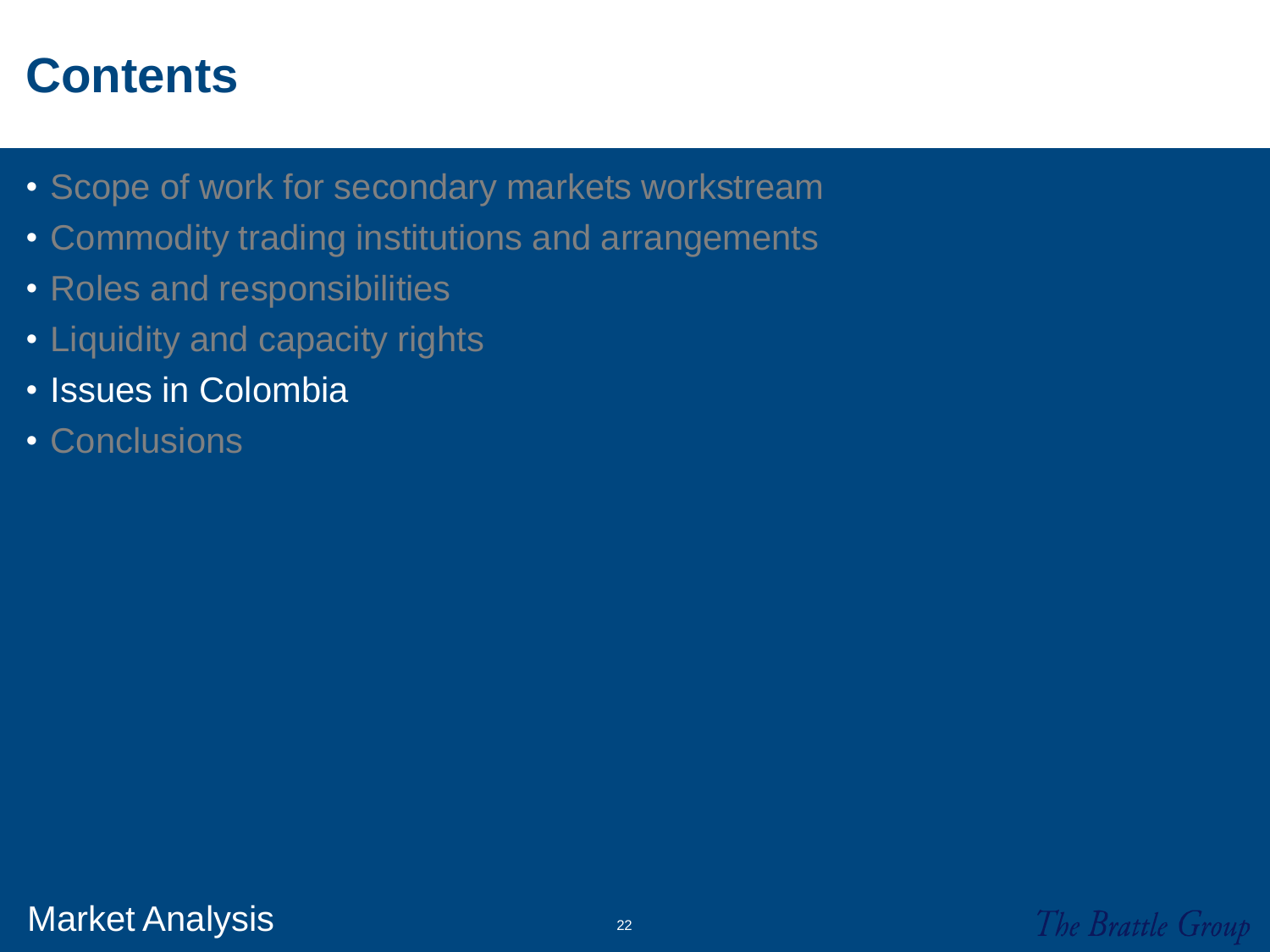#### **What are the current features of secondary gas trading in Colombia?**

- Secondary trading largely driven by re-sale of "conditional firm" gas by power plants;
	- ♦ Subastagas auctions are a new and interesting development;
- Lack of transparency regarding capacity and commodity trading;
- Insufficient information on prevailing gas prices;
- Trading mainly done bilaterally;
- Non-standard products delivered to multiple locations;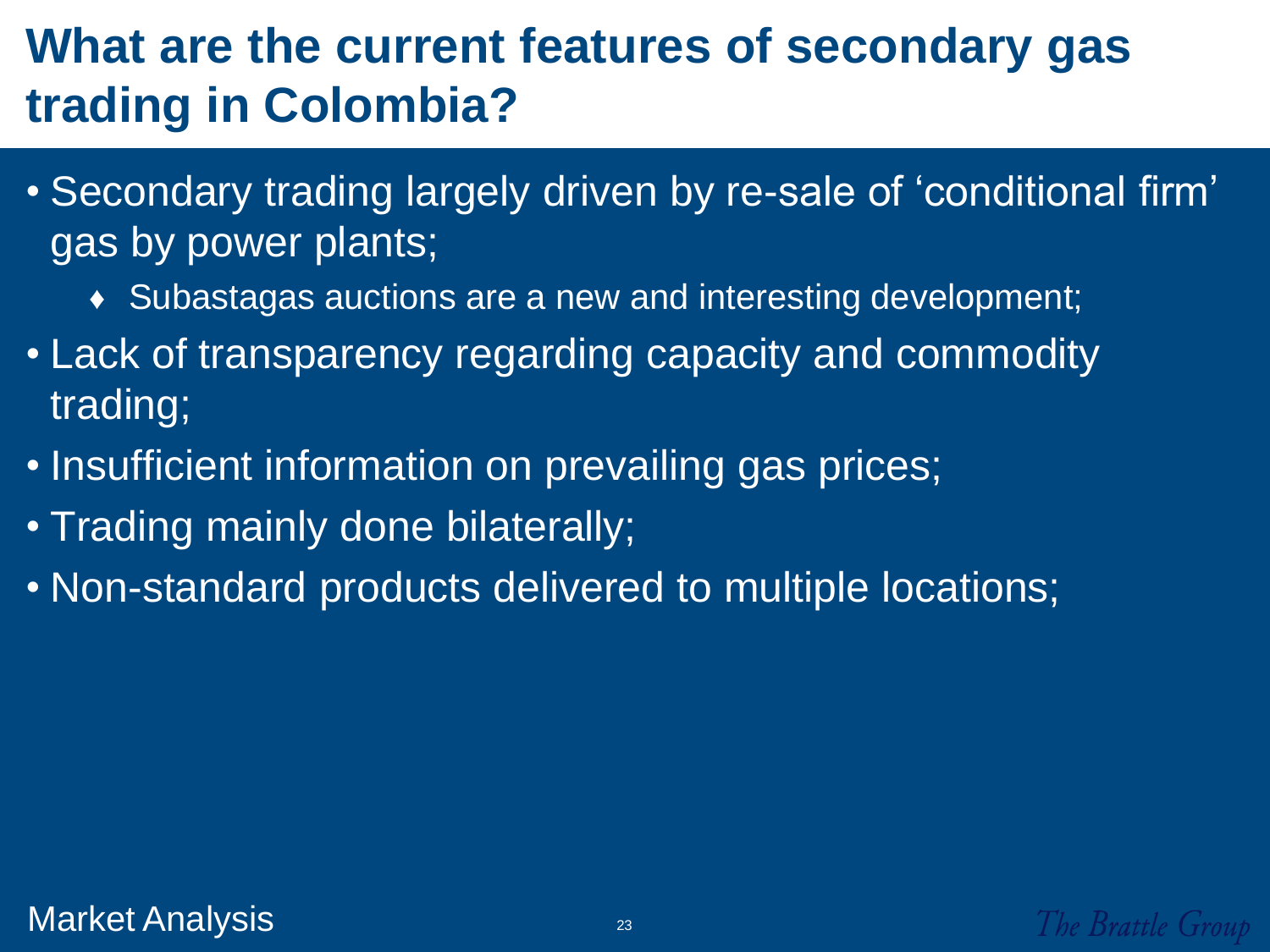#### **What are the most relevant features of Colombia that affect gas market design?**



- The number of potential traders is a concern;
	- 15 buyers from Guajira;
	- 24 from Cusiana;
	- 10 from La Creciente;

• Experience suggests that we would want around 60 traders to make the market liquid.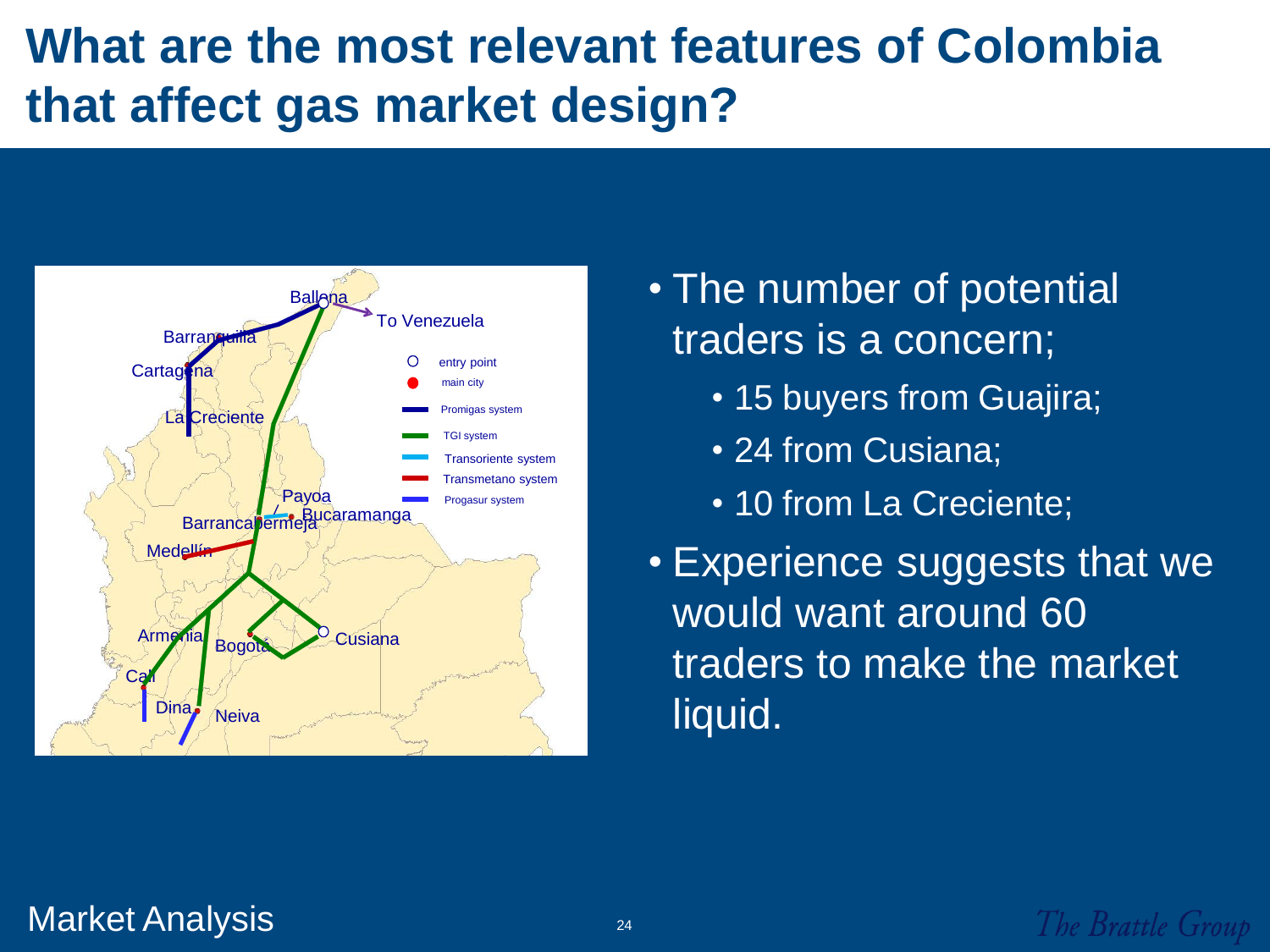#### **What are the most relevant features of Colombia that affect gas market design?**

- Challenge is to try and connect as many buyers and sellers as possible
- Market could dry-up during El Nino
- Market power is an issue, but not one that the a secondary market can resolve
	- $\bullet$  This is mainly an issue for the primary gas auctions.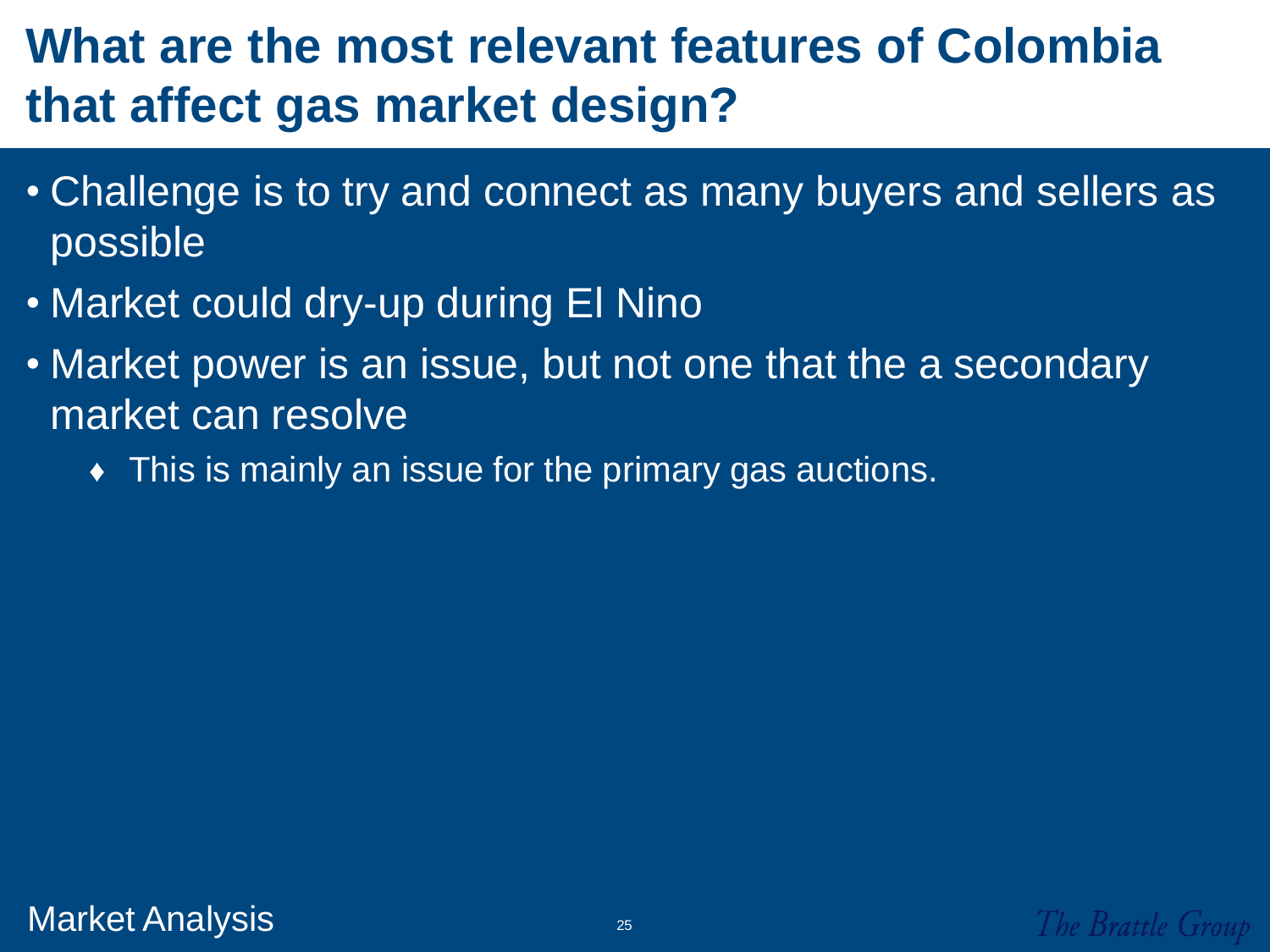- Scope of work for secondary markets workstream
- Commodity trading institutions and arrangements
- Roles and responsibilities
- Liquidity and capacity rights
- Issues in Colombia
- Conclusions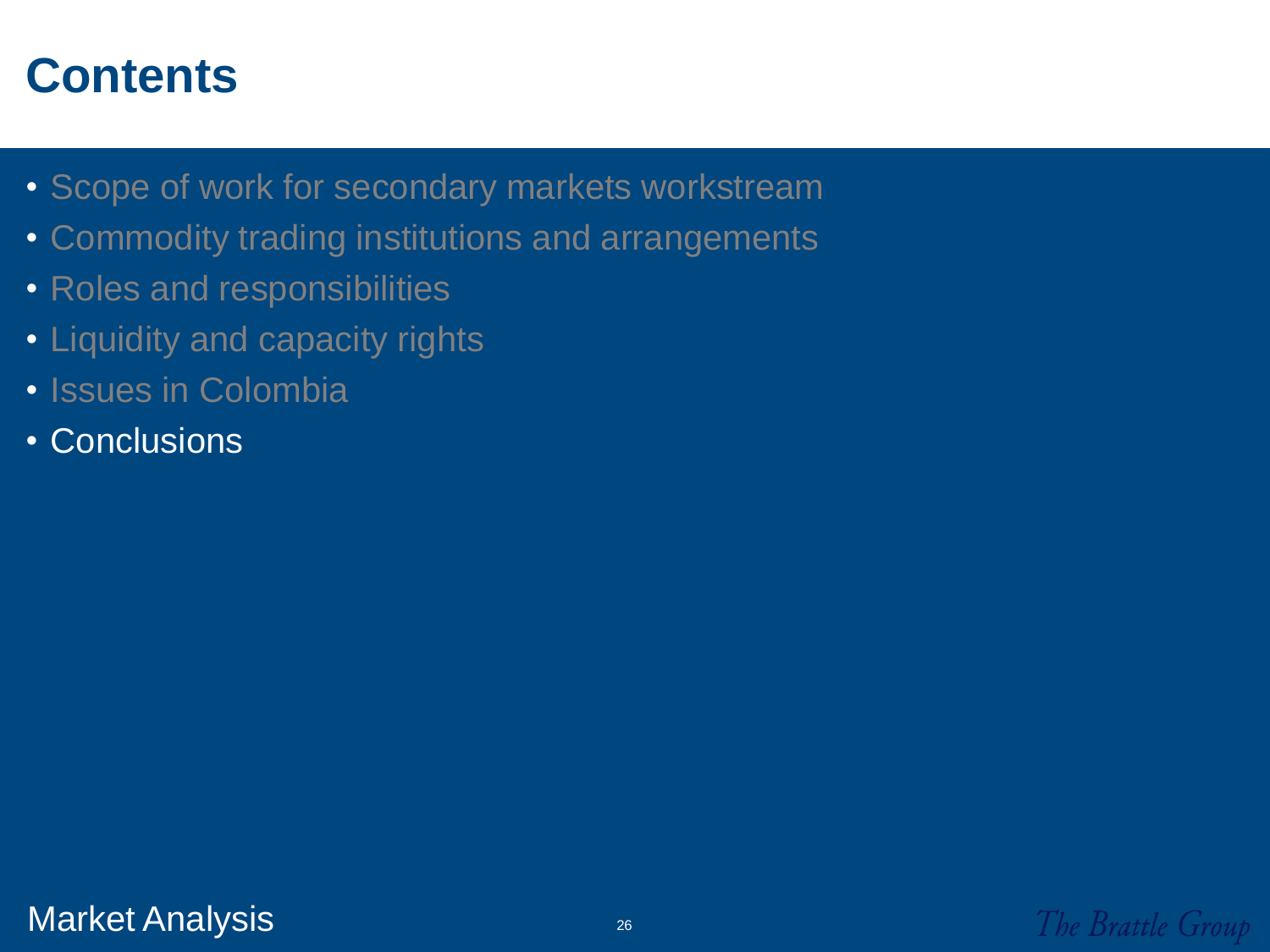#### **Preliminary conclusions from Tasks 2&3**

- Experience from the US and the EU indicates that for secondary trading to be successful, the market must be liquid.
- Challenge is to enable the largest number of buyers and sellers to interact while keeping costs proportional to the benefits.
- Lack of information is a barrier to trade.
	- ♦ Increasing the level of information available could be carried out at relatively low cost.
- In other gas markets, exchanges have typically developed after OTC trading has matured.
	- ♦ An exchange is not required to promote liquidity, and OTC prices can be reported without the need for an exchange.